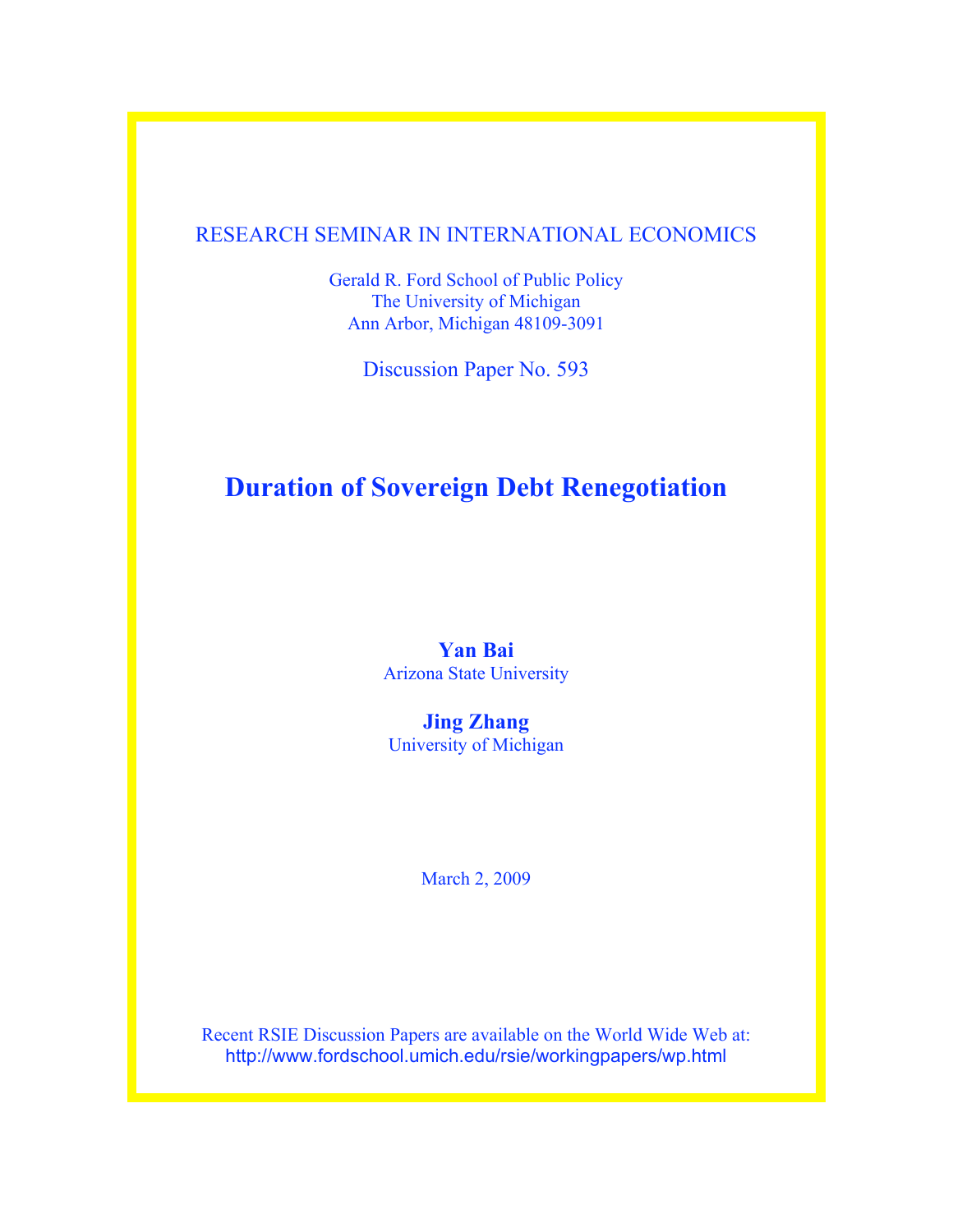# Duration of Sovereign Debt Renegotiation

Yan Bai<sup>∗</sup> Arizona State University

Jing Zhang† University of Michigan

March 2, 2009

#### Abstract

The structure of sovereign debt has evolved over time from illiquid bank loans toward liquid bonds that are traded on the secondary market in the past two decades. This change in the debt structure is accompanied with a reduction in the duration of sovereign debt renegotiation; it takes on average 9 years to restructure bank loans, but only 1 year to restructure bonds. In this work, we argue that the secondary market plays an important role — information revelation — in reducing the renegotiation length. We construct a dynamic bargaining game between the government and the creditors with private information on the creditors' reservation value. The government uses costly delays as a screening device for the creditors' type, and so the delays arise in equilibrium. Moreover, the more severe is the private information, the longer the delays are. When we introduce the secondary market, the equilibrium delays are greatly reduced. This is because the secondary market price conveys information about the creditors' reservation and lessens the information friction. We also find that bond financing is more friendly to the debtor country; it increases ex-ante borrowing and investment and ex-post renegotiation welfare of the government.

JEL: F02, F34, F51 Keyword: sovereign debt renegotiation, secondary bond markets, dynamic bargaining, incomplete information

<sup>∗</sup>Email: yan.bai@asu.edu

<sup>†</sup>Email: jzhang@umich.edu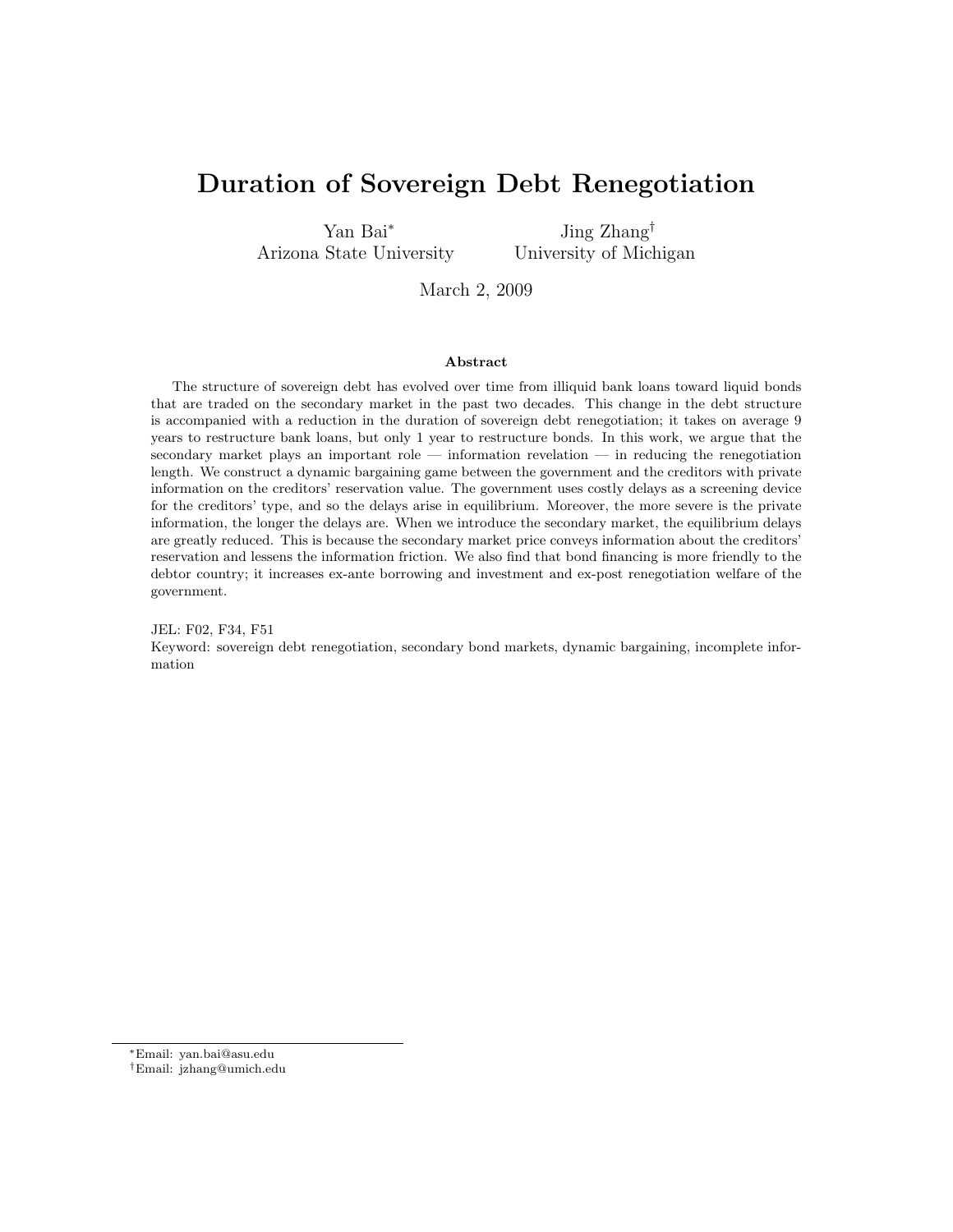## 1 Introduction

The structure of sovereign debt of developing countries has evolved over time from illiquid bank loans to liquid bonds. Before 1990, sovereign countries borrow mainly from commercial banks in the form of syndicated bank loans, which are often customized to the government needs and rarely traded. After 1990, sovereign countries start to borrow mainly in the form of sovereign bonds, which are highly standardized and liquid on the secondary market. This change in the sovereign debt structure is accompanied with a reduction in the renegotiation length. Restructuring of bank loans is prolonged, taking on average 9 years. In early 1990s, even longer renegotiations were expected when governments start to borrow in terms of bonds from a large number of diffused creditors. In reality, however, it takes only 1 year on average to restructure bonds defaulted upon after 1990.

It is of policy relevance to understand why bond debt has shorter delays than bank debt. Delays are inefficient: the government suffers from losing access to international financial markets and the creditors cannot realize investment gains. It has been widely argued that faster debt restructuring would have helped major borrowing countries recover from crisis and restore the momentum of growth at an earlier stage. It is also theoretically relevant to understand ex-post renegotiation outcomes of bank debt and bond debt. Different renegotiation outcomes have direct implications on ex-ante borrowing and default incentives of the government for bank debt and bond debt.

In this paper, we argue that the secondary market plays an important role — information revelation — in reducing the renegotiation length. One important reason for inefficient equilibrium delays is private information. When the creditors' reservation value is private information, the government uses costly delays as a screening device for the creditors' type, and delays optimally arise in equilibrium. Moreover, the more severe is the private information, the longer the delays are. When we introduce the secondary market, the secondary market price conveys information about the creditors' reservation and lessens the information friction. As a result, the equilibrium delays are greatly reduced.

We model the renegotiation of illiquid bank loans by adopting the dynamic bargaining game with private information in [Fudenberg et al.](#page-23-0) [\(1985\)](#page-23-0). A government defaults on its debt and negotiates with creditors over a new debt contract. Both parties discount the future at the same rate. During the renegotiation, the government suffers a loss in output, and the creditors can seize a fraction of the output loss, which forms their reservation value. The reservation value is private information of the creditors, and the government is informed only about its distribution. In each renegotiation period, the government makes a debt restructuring proposal, and the creditors either accept or reject the proposal. If the creditors accept, the government repays the creditors the proposed offer and avoids the output loss. Otherwise, the renegotiation continues to the next period.

Private information is key to generating delays in equilibrium. Without private information, the renego-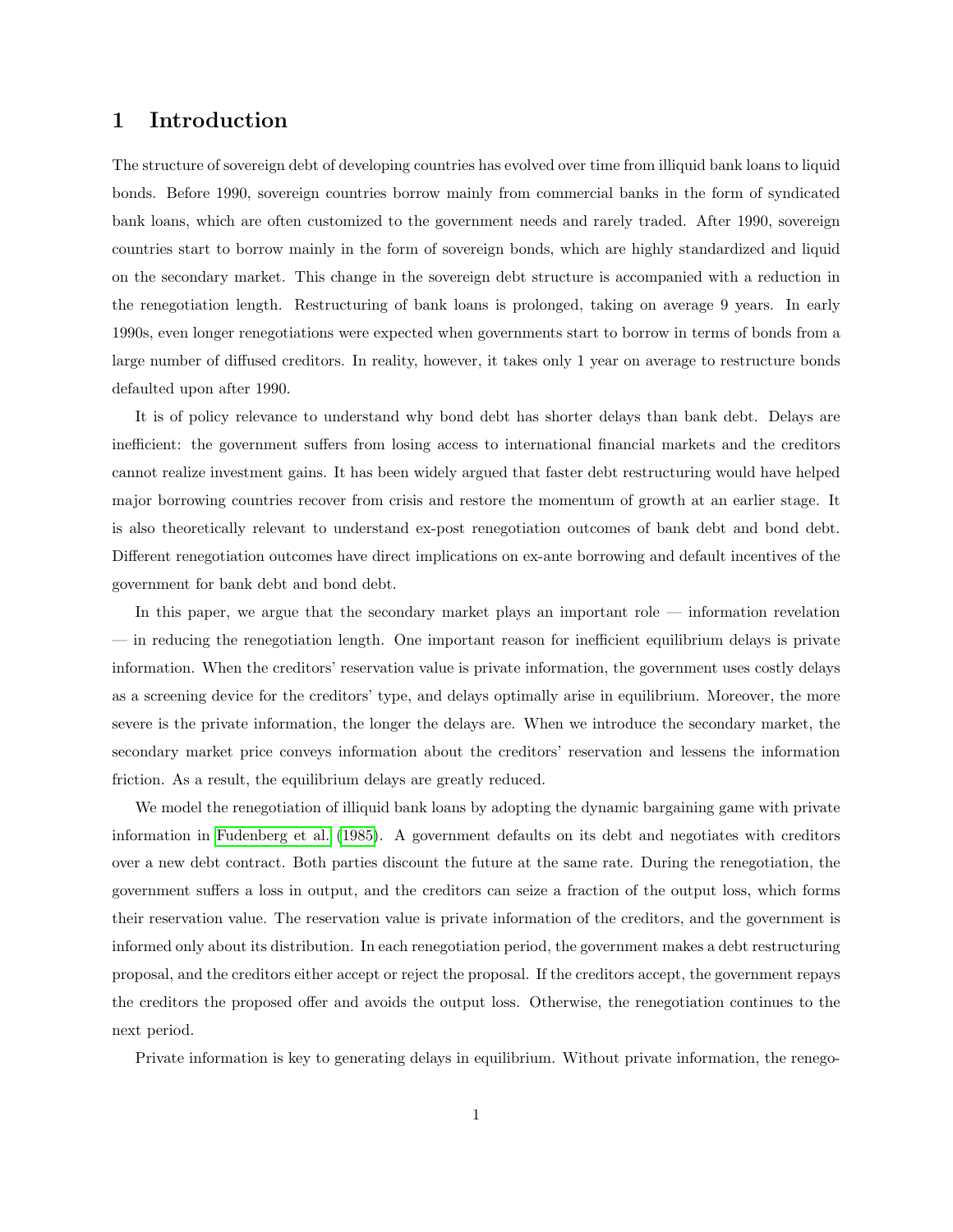tiation has no delay: the government proposes the reservation value and the creditors accept immediately. Thus, the government captures all the surplus. With private information, the government needs to propose the highest possible reservation to avoid delays. In this case, the government obtains the least surplus possible. Thus, delays might increase his surplus. A lower offer reduces the probability of acceptance, but increases the surplus when the creditors in fact have low reservation and accept the offer. Thus, the costly delays arise in equilibrium as a screening device of the creditors' reservation.

In the unique perfect Bayesian equilibrium, the renegotiation always ends in finite periods. The key assumption is that the creditors cannot seize all the output loss. This implies that the government obtains a positive sure payoff if he proposes the highest possible reservation to end the renegotiation immediately. As time goes by, the potential surplus from further screening the creditors becomes insignificant relative to the sure payoff, and so the government wants to end the renegotiation immediately. More importantly, when the information friction is more severe, the gains from delays are higher and the maximum renegotiation length are longer.

To model the renegotiation of liquid bonds, we introduce into the basic framework the secondary market trading, following [Grossman and Stiglitz](#page-23-1) [\(1976\)](#page-23-1). The government defaults on bonds, which are equally held by all creditors. The distribution of the creditors' reservation value is public information. Before the secondary market opens, each creditor receives a signal about their common reservation value. According to their signals, the creditors decide whether to buy one additional unit of bond, to sell or to hold their bond on the secondary market. Some random fraction of the creditors turn out to be noisy trader and sell regardless of their signals. The market price is public information. After the secondary market trading, the creditors with bonds observe their reservation value, and the renegotiation process starts and is the same as before.

We find that the renegotiation length is much shorter with the secondary market. This is because the secondary market price conveys information about the creditors' reservation value. The price is informative because it aggregates the signals that the creditors receive based on the true reservation and according to which they trade. The government updates his belief about the distribution of the reservation value of the creditors using the market price. Thus, the government has more precise information about the reservation value, which reduces the delays in renegotiation.

We also analyze the impacts of the secondary markets on the renegotiation welfare of the creditors and the government and on ex-ante borrowing and investment incentives of the government. The reduction in the renegotiation length increases the total surplus. At the same time, the government gains more bargaining power and derives higher payoffs from the renegotiation. Thus, the renegotiation outcomes of bond financing is more friendly to the debtor country than to the creditors. Furthermore, the delays in the ex-post renegotiation reduce the ex-ante borrowing and investment incentives of the government. Thus, bond financing also improves efficiency in borrowing and investment through its reduction in the renegotiation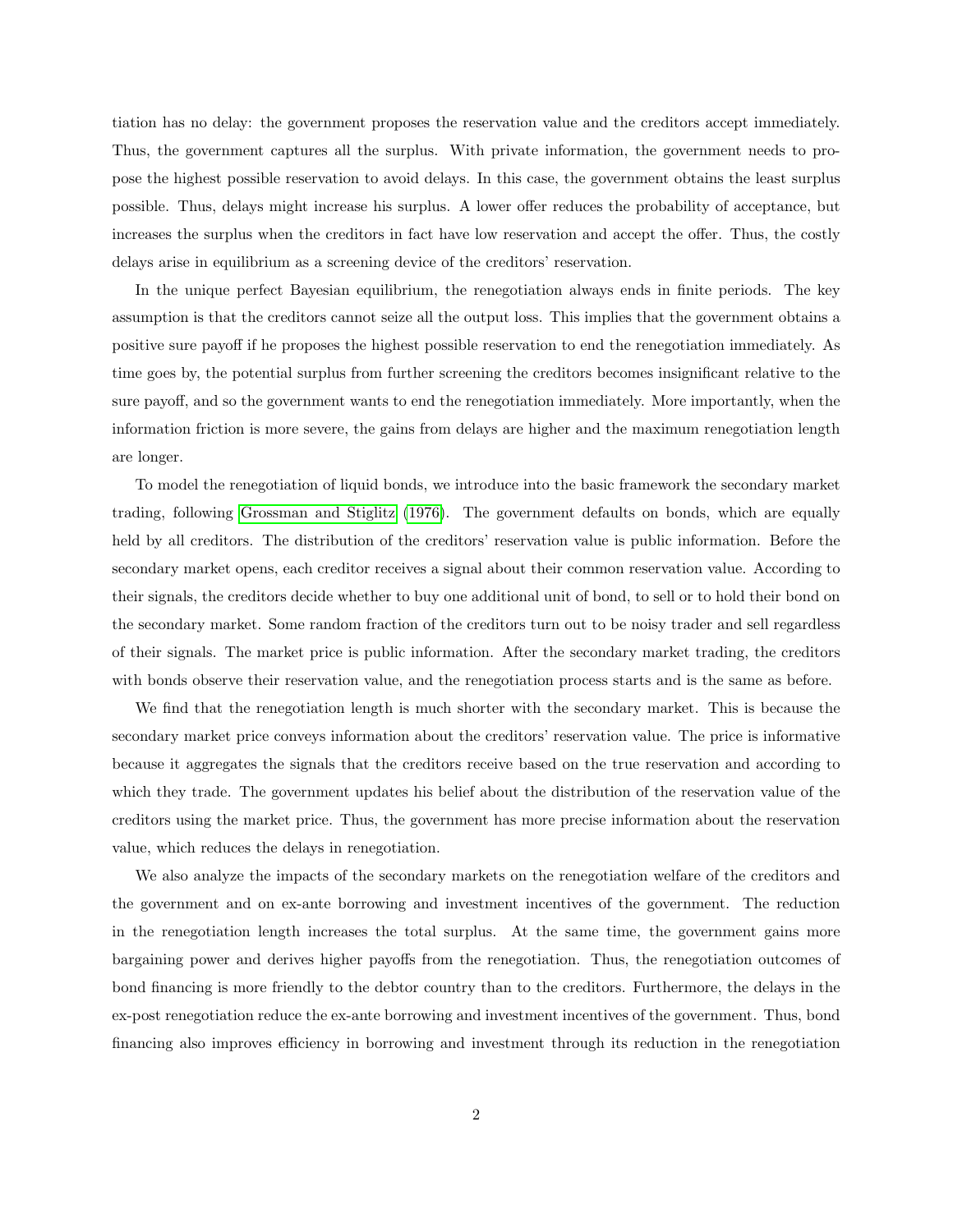length.

Our work relates to a large theoretical literature on sovereign debt renegotiation. [Bulow and Rogoff](#page-23-2) [\(1989\)](#page-23-2), [Fernandez and Rosenthal](#page-23-3) [\(1990\)](#page-23-3), [Kletzer](#page-23-4) [\(2003\)](#page-23-4), and [Yue](#page-23-5) [\(2006\)](#page-23-5), assumes complete information and generates no delays in reaching agreements. Two recent works, [Benjamin and Wright](#page-23-6) [\(2008\)](#page-23-6) and [Bi](#page-23-7) [\(2008\)](#page-23-7), analyze the impact of uncertainty on the renegotiation length.<sup>[1](#page-4-0)</sup> Complimentary to their studies, our work focuses on the role of information frictions. [Pitchford and Wright](#page-23-8) [\(2007\)](#page-23-8) examine delays arising from "free riding" and "hold out" among the creditors. [Haldane et al.](#page-23-9) [\(2005\)](#page-23-9) show that to a large extent Collective Action Clauses or Exit Consent clauses can solve the coordination problem among the creditors. We thus abstract from the coordination problem among the creditors and focus on the coordination problem between the creditors and the government.

Our work also relates to [Bolton and Jeanne](#page-23-10) [\(2007\)](#page-23-10), in which the government decides whether to finance borrowing with bank loans or bond loans taking as given the ex-post restructuring outcomes of either financing. In particular, they assume that bond loans are more difficult to restructure than bank loans, which is at odds with the data. Our work takes the financing forms as given, and studies their renegotiation outcomes. We find that bond loans are associated with shorter negotiation and higher total welfare.

The paper is organized as follows. Section 2 presents briefly some empirical background for sovereign debt renegotiation. Section 3 studies the bank loan renegotiation, and Section 4 studies the bond renegotiation. Section 5 examines the impact of the renegotiation outcomes on ex-ante borrowing and investment decisions. We conclude in Section 6.

# 2 Empirical Background

The sovereign debt structure of developing countries has evolved over time from illiquid bank loans to liquid bonds. Figure 1 plots the share of bank loans and bonds in the public and publicly guaranteed debt from private creditors for the developing countries. Before 1990, these countries borrow mainly from commercial banks in advanced economies in terms of syndicated bank loans. The bank loans are customized and rarely traded. The scale of sovereign bonds is minimal. Under the Brady plan (an effort to resolve the 1980s debt crisis), the exchange of commercial bank loans for tradable bonds promoted the development of the secondary market for developing country bonds in the early 1990s. This development sparked a burst of bond issuance by the developing countries. In the 1990s, bonds become the dominant form of private lending to the developing countries.

Sovereign debt renegotiation is usually lengthy. More importantly, the change in the sovereign debt structure is accompanied with a reduction in the renegotiation length. We categorize sovereign defaults on private creditors since 1975 into two groups: bank debt and bond debt. Table [5](#page-25-0) reports the summary

<span id="page-4-0"></span><sup>1</sup>Delays arise because both the debtor and the creditors prefer to settle under a good future shock to split a bigger "pie".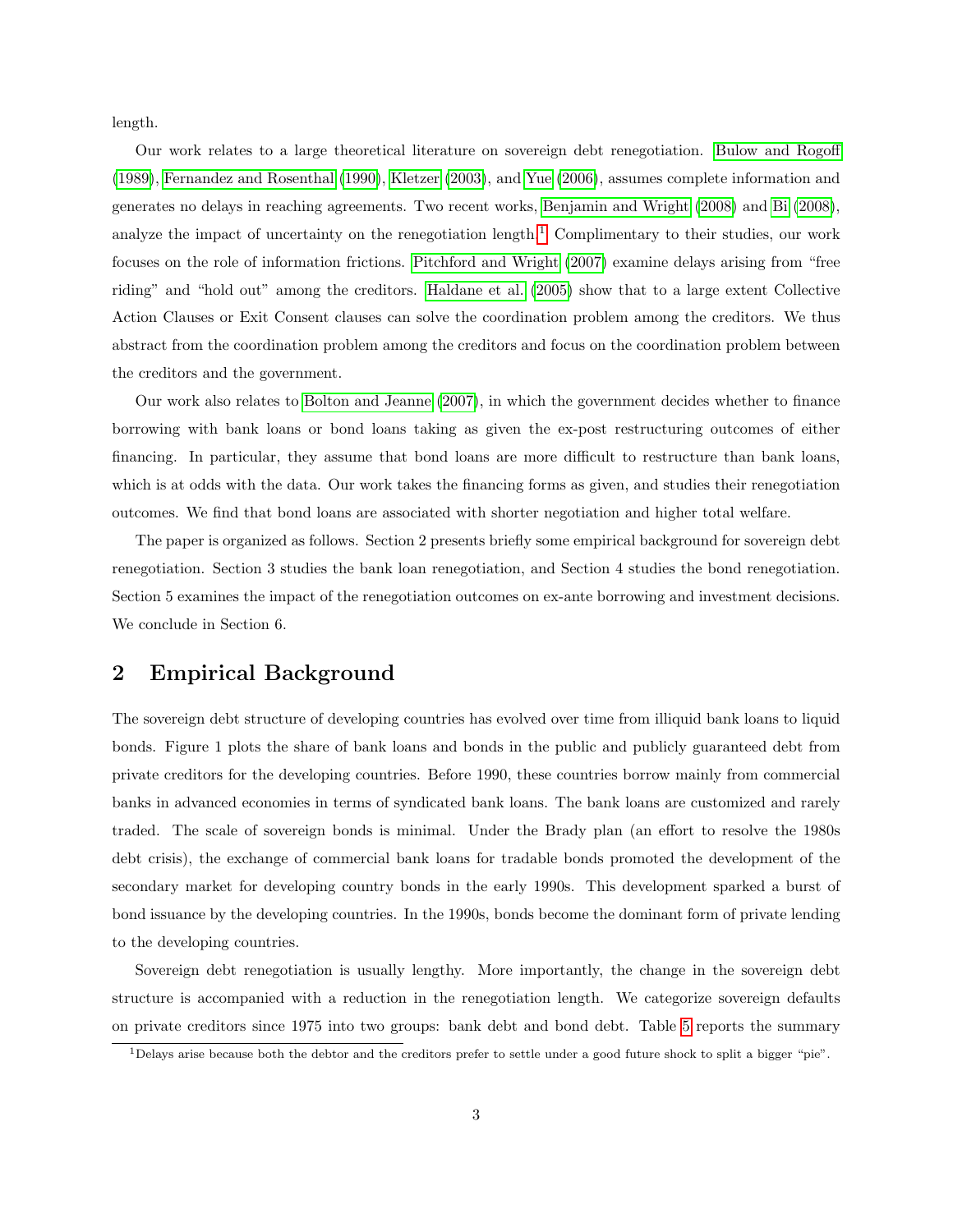



Data Source: World Bank's Global Development Finance Database.

statistics on the renegotiation length for each group.<sup>[2](#page-5-0)</sup> The renegotiation process for bank loans is very lengthy, taking on average about 9 years. In contrast, the renegotiation process for bonds is much faster, taking on average about 1 year.

|                                 | Mean | Median | Std  | Maximum | Minimum | Episodes |  |  |  |  |
|---------------------------------|------|--------|------|---------|---------|----------|--|--|--|--|
| All default episodes since 1975 |      |        |      |         |         |          |  |  |  |  |
| Bank debt                       | 9.09 | 7.90   | 6.00 | 24.00   | 0.70    | 68       |  |  |  |  |
| Bond debt                       | 1.21 | 1.10   | 1.33 | 4.00    | 0.00    | 15       |  |  |  |  |
| All default episodes since 1990 |      |        |      |         |         |          |  |  |  |  |
| Bank debt                       | 4.65 | 4.70   | 3.04 | 12.00   | 0.70    | 23       |  |  |  |  |
| Bond debt                       | 1.21 | 1.10   | 1.33 | 4.00    | 0.00    | 15       |  |  |  |  |

Table 1: Duration of Sovereign Debt Renegotiation, Years

Data Source: Benjamin and Wright (2008) and Standard & Poor's.

Furthermore, the renegotiation length is still shorter for bonds than for bank loans when we examine two subsamples. We first restrict the sample to the defaults that occur after 1990 since all defaults on the bond debt occur after 1990. As shown in Table [5,](#page-25-0) the average renegotiation length of bond loans becomes smaller, 4.65 years, but is still longer than that of bonds, 1.29 years. We then examine the sample of countries which have defaulted on both bank debt and bond debt. The results are reported in Table [2.](#page-6-0) For all these countries, the bond renegotiation is shorter than the bank loan renegotiation.

To understand the duration of sovereign debt renegotiation, we describe briefly empirical renegotiation

<span id="page-5-0"></span><sup>2</sup>For details see Data Appendix.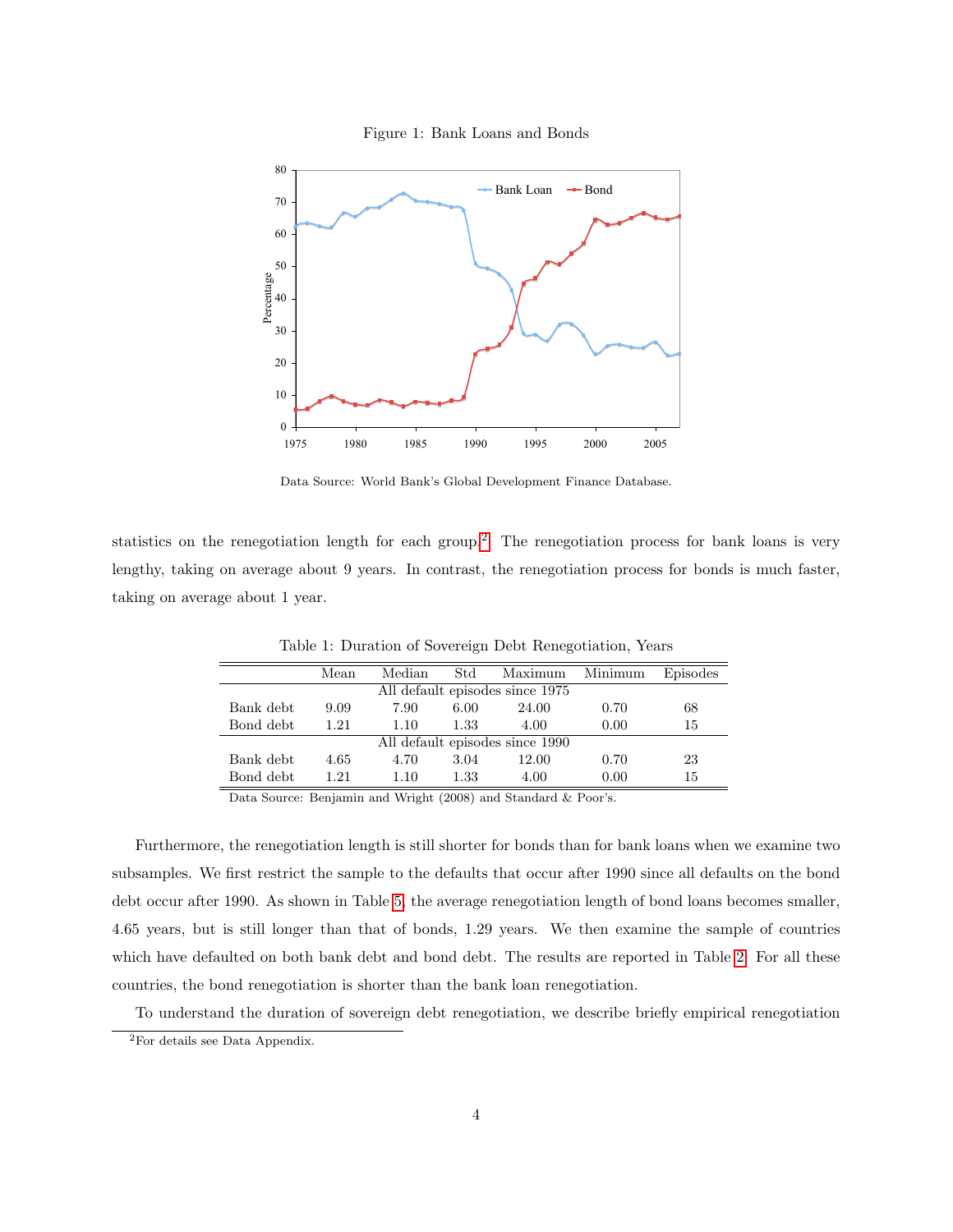| Country     |           | Length    | Country   | Length    |           |  |
|-------------|-----------|-----------|-----------|-----------|-----------|--|
|             | Bank Debt | Bond Debt |           | Bank Debt | Bond Debt |  |
| Argentina   | 11.2      | 3.6       | Paraguay  | 7.6       | 1.4       |  |
| Ecuador     | 12.3      | 1.4       | Russia    | 6.0       | 2.3       |  |
| Ivory Coast | 15.2      | 4.0       | Uruguay   | 1.1       | 0.0       |  |
| Nigeria     | 10.4      | 0.0       | Venezuela | 1.0       | 0.7       |  |

<span id="page-6-0"></span>Table 2: Duration of Debt Renegotiation for Selected Countries, Years

processes.[3](#page-6-1) For bank loans, the negotiation starts with the debtor country to mandate a leading bank to organize a Bank Advisory Committee (BAC), which usually has representatives from major banks on board.<sup>[4](#page-6-2)</sup> The debtor country then submits a proposal for the restructuring terms it would like to obtain. The BAC sends an economic subcommittee to the debtor country. After thoroughly researching on the debt country's repayment capacity, the economic subcommittee submits a report, based on which the BAC decides whether to accept or reject the debtor country's offer. If the offer is rejected, the debtor country needs to revise the proposal. This process repeats until both parties reach an agreement. Next, the BAC sends the agreement to all participating banks. If a critical mass of creditors respond positively (more than 95% of the outstanding debt), the deal is finalized. This workout process for resolving debt default is also labeled as the *London* Club.

The renegotiation process for bonds is similar. The bond holders organize a committee, which conducts research on the debtor and facilitates the negotiation. The debtor government proposes a restructuring plan and all the bond holders vote on it. If a critical mass of the bond holders approve, the proposal is passed and finalized. Otherwise, the government has to revise the proposal until it passes. Bonds issued under the english law include the Collective Action clauses allowing supmajority of the bond holders to change the terms of payment and to make the new terms binding on the minority. Bonds issued under the New York law typically require unanimous consent to make similar changes. In practice, however, these bonds often include the Exit Consent clauses allowing majority of creditors to change non-financial terms of the old bonds. For example, dropping the waiver of sovereign immunity, the new bond holders make the old bonds less liquid. Thus, the relevant critical mass in practice is usually the majority rule.

The above renegotiation processes demonstrate that two potential coordination problems might lead to delays in reaching agreements. One is the coordination problem between the debtor country and the creditors. The other is the coordination problem among the creditors. Empirically, the second coordination problem is less severe. In the renegotiation of bank loans, major creditors are already in the BAC, and the small holdouts can be resolved by either servicing them on the original schedule or buying them back. In the renegotiation of bonds, the Collective Action clauses or the Exit Consent clauses in the bond contracts

<span id="page-6-1"></span> ${}^{3}$ For an excellent description of sovereign debt renegotiation, see [Rieffel](#page-23-11) [\(2003\)](#page-23-11).

<span id="page-6-2"></span><sup>4</sup>For efficiency consideration, the number of members is usually kept small, seldom higher than 15.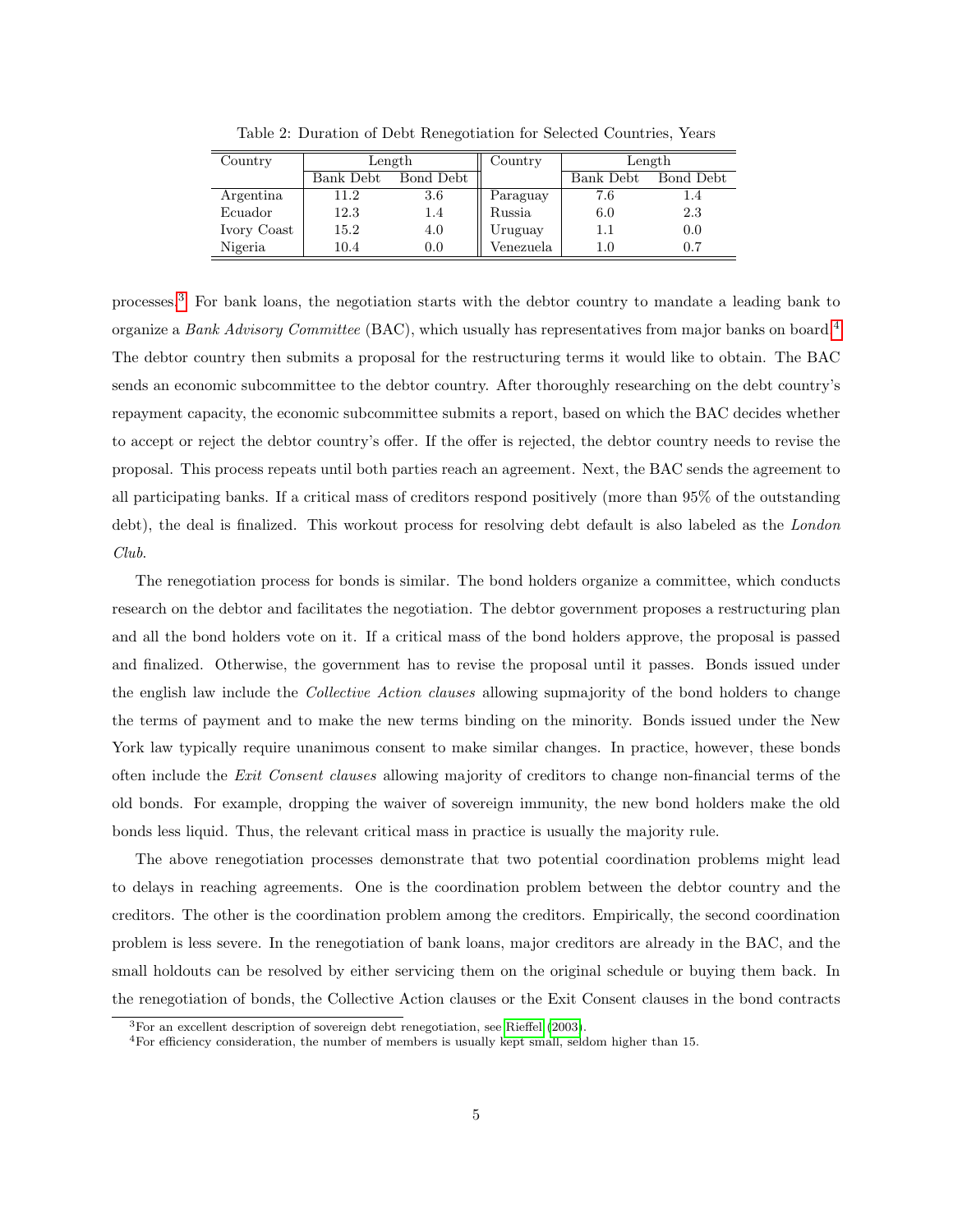resolves most of individual holdup problems.[5](#page-7-0) Thus, we focus on the coordination problem between the debtor country and the creditors in this work.

The information friction is one of the most important causes for the coordination problem between the debtor country and the creditors. The debtor country might have private information about its repayment capacity. The creditors might have private information about their willingness and tolerance of a debt reduction. The information problem at the debtor country side is solved to a large extent by the comprehensive analysis provided by the IMF and the BAC or the bond holders' association. The private information on the creditors' side, however, might be severe enough to cause the lengthy renegotiation. Thus, we focus on the private information on the creditors' side.

## 3 Renegotiation of Bank Loans

Syndicated bank loans from commercial banks are the dominant form of private lending to developing countries before 1990. These bank loans are rarely traded and difficult to restructure: the renegotiation takes on average about 9 years. We model the renegotiation of bank loans with a dynamic non-cooperative bargaining game with one-sided incomplete information as [Fudenberg et al.](#page-23-0) [\(1985\)](#page-23-0). To highlight mechanisms affecting the renegotiation outcomes, we focus on the ex-post renegotiation in Section 3 and 4, and study the ex-ante sovereign borrowing and default decisions in Section 5.

#### 3.1 The Model

There are two parties in the model: the bank (the creditor) and the government (the debtor). At date 0, the government defaults on its bank debt and starts to negotiate with the bank. Assume that the government has a deterministic output process:  $y_t = y$  for any t. In each period, the government proposes a restructuring plan that specifies a per period payment b to the bank. The bank either accepts or rejects the proposal. If the proposal is accepted, the renegotiation ends: the government has a per period payoff  $y - b$ , and the creditor has a per period payoff b. Otherwise, the government loses its output by a fraction  $\gamma$ <sup>[6](#page-7-1)</sup>, and the bank can capture a fraction  $s$  of the output loss.<sup>[7](#page-7-2)</sup> The renegotiation continues to the next period until the two parties reach an agreement.

Both parties have a discount factor  $\beta < 1$  and maximize the expected payoff. The government obtains per-period payoff  $(1 - \gamma)y$  regardless of whether the proposal is accepted, and negotiates with the bank to split per-period payoff  $\gamma y$ . Clearly, the government never makes an offer larger than  $\gamma y$ . Moreover, the

<span id="page-7-0"></span><sup>5</sup>For the bond structuring of Pakistan, Ukraine, Ecuador, Russia and Uruguay, over 90% of the creditors accept the debtor's initial offer, and the deal goes through in less than 1 year. The theoretical work of [Haldane et al.](#page-23-9) [\(2005\)](#page-23-9) shows that the Collective Action clauses solve the coordination problem among the creditors.

<span id="page-7-1"></span> $6$ This loss in output could come from various channels: lose access to financial markets, lose trade credits, or disruption of the domestic financial systems.

<span id="page-7-2"></span><sup>7</sup>Following [Bulow and Rogoff](#page-23-2) [\(1989\)](#page-23-2), we assume that the bank seizes some payoff during the renegotiation to capture the idea that firms in the debtor country have to pay the bank higher fees to obtain trade credits or conduct transactions while the government is in arrears on its bank debt.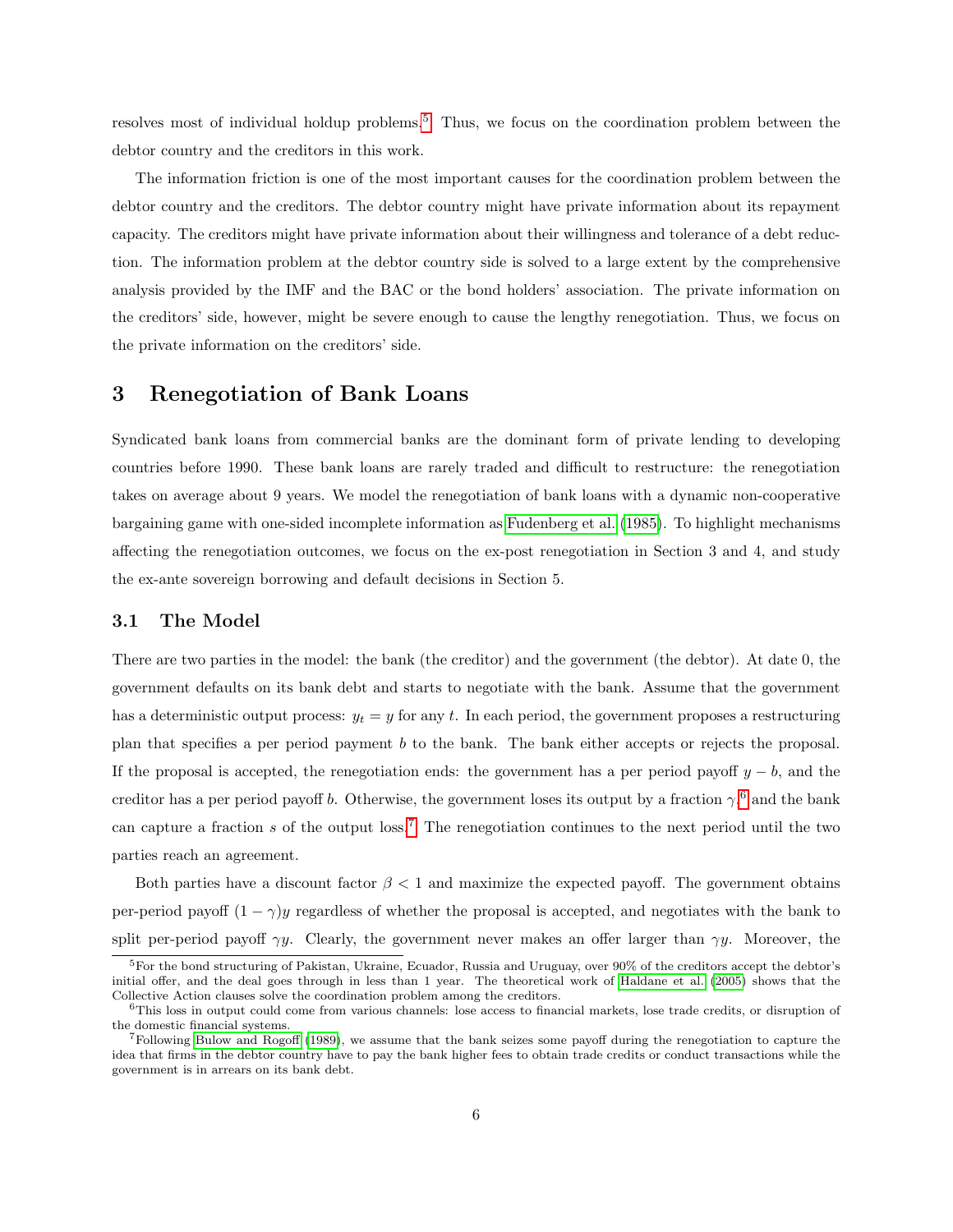bank never accepts an offer lower than  $s \gamma y$ , and we interpret s as the reservation value of the bank in the renegotiation. Without loss of generality, we subtract the government per-period payoff by  $(1 - \gamma)y$ .

We assume that the bank has private information about s, and the government observes only its distribution: s is uniformly distributed on  $[s_l, s_h] \in [0, 1)$ . The information asymmetry can be understood as follows. The bank obtains sufficient information about the government before making the loans and while monitoring the loans. The government, however, has little information about the reservation value of the bank.

In each period t, the information set of the government is a history of rejected offers  $h_t = \{b_1, b_2, ..., b_{t-1}\}\,$ and the information set of the bank is the same history concatenated with the current offer  $(h_t, b_t)$ . A system of beliefs for the government is a mapping from his information set into a probability distribution  $g_t$  over s (let  $G_t$  denote the cumulative distribution). The government's strategy maps his belief  $g_t$  into an offer  $b_t$ . The bank's strategy maps his information set into either rejection or acceptance. We define a *perfect* Bayesian equilibrium as follows.

**Definition 1.** A perfect Bayesian equilibrium is a system of beliefs for the government, and a pair of strategies for the government and the bank, such that the government's beliefs are consistent with Bayes' rule (whenever is is applicable) and the strategies of the government and the bank are optimal after any history given the current beliefs.

To characterize any equilibrium, we need to derive the government's belief  $g_{t+1}$  about the bank's reservation under any history of the rejected offers  $h_t = \{b_j\}_{j=1}^t$ . Given the government strategy, the bank rejects offer  $b_j$  if and only if his reservation value above is  $s_j$ . This is because a bank with higher reservation derives a higher payoff from rejecting the offer, but derives the same payoff from accepting the offer. Therefore, the government's posterior belief at date  $t + 1$  is a uniform distribution on interval  $[s, s_h]$ , where  $s$  is the highest cutoff reservation among  $\{s_j\}_{j=1}^t$ . That is, the belief is truncated from below each period if the offer is rejected. Thus, we characterize the government posterior belief with one number s.

Dynamic bargaining games with one-sided incomplete information typically have a plethora of equilibria mainly because a perfect Bayesian equilibrium imposes no restrictions on the uninformed party's beliefs following out-of-equilibrium moves.<sup>[8](#page-8-0)</sup> In our bargaining game, however, there exists a unique perfect Bayesian equilibrium. The key assumption is  $s_h < 1$ , which implies that the government obtains a sure payoff  $(1-s_h)\gamma y$ by ending the renegotiation right way with offer  $s_h \gamma y$ . The potential surplus that the government might hope to extract  $(1 - \underline{s})\gamma y$  eventually becomes insignificant compared to the sure payoff. Thus, the game always ends in finite periods, which guarantees the existence and the uniqueness of the equilibrium. We summarize these results in Proposition 1.

<span id="page-8-0"></span><sup>8</sup>See [Ausubel et al.](#page-23-12) [\(2002\)](#page-23-12) for a detailed discussion.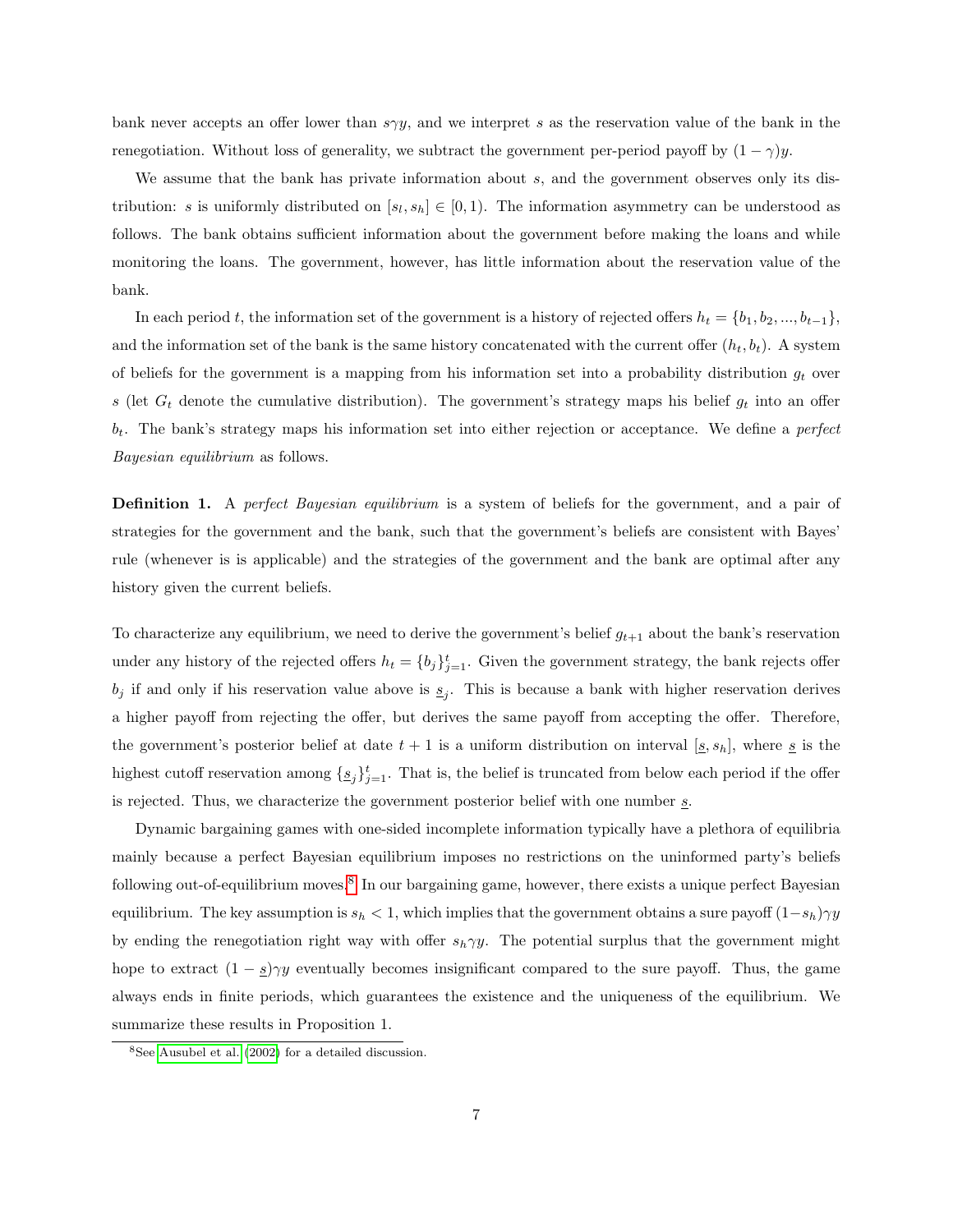**Proposition 1.** If  $s_h < 1$ , there exists a unique perfect Bayesian equilibrium and the renegotiation ends in finite period T.

Proof: See [Fudenberg et al.](#page-23-0) [\(1985\)](#page-23-0).

The government has incentives to reach an agreement with the bank as soon as possible to avoid the output drop and discounting of payoffs. If there is no private information, the agreement is reached in the first period in this deterministic environment: the government offers  $b = s \gamma y$  per period and captures the entire surplus from the renegotiation. Thus, a crucial feature of the renegotiation is missed: equilibrium delays in agreements. With private information, the model generates equilibrium delays because the government does not want to make a proposal too high in early stages of the renegotiation to miss the likelihood that the bank has a small reservation value.

In the bargaining game, we assume that the government makes a take-it-or-leave-it offer to the bank each period. Allowing the bank to make an offer will greatly complicate the bargaining game, because the signaling mechanism adds to the complexity when the informed party makes the offers. The game will in general have multiple (or a continuum of) equilibria. Here we deliver the essences of bargaining without invoking this complication.

## 3.2 Characterization of Equilibrium

The unique equilibrium is characterized inductively. We start by solving the last period game, in which we impose that the government must offer  $s_h \gamma y$  to end the renegotiation. In fact, whenever the government's belief about the bank's reservation value becomes high enough, the government is willing to offer  $s_h \gamma y$ . We then work backward on the number of periods remaining and the government's belief simultaneously until the government's belief is equal to or below  $s_l$ . By doing so, we can construct the strategies of both the government and the bank. The equilibrium outcome can be derived accordingly.

We now provide some details of this characterization. Let's start with the last period  $t = T$ . The government proposes  $B_T^*(s) = s_h \gamma y$  for any s to end the renegotiation right way. The per-period payoff of the government is  $V_T^*(\underline{s}) = (1 - s_h)\gamma y$ , and the per-period payoff of the bank with reservation s is  $s_h \gamma y$ .

We next proceed backward until the first period. In any period  $t < T$ , consider an offer  $b_t$ . The perperiod payoff of the bank with reservation s is  $b_t$  if she accepts today, and  $(1 - \beta)s_{\gamma}y + \beta B_{t+1}^*(S_{t+1}(b_t))$  if she accepts tomorrow, where  $\underline{S}_{t+1}(b_t)$  gives the government's update on the lowest reservation value if the offer  $b_t$  is rejected. The bank decides whether to accept or to reject to maximize his payoff. In particular, the bank with reservation  $\underline{S}_{t+1}(b_t)$  is indifferent between accepting today or tomorrow, that is,  $\underline{S}_{t+1}(b_t)$  solves

$$
b_t = (1 - \beta) \underline{S}_{t+1}(b_t) \gamma y + \beta B_{t+1}^* \left( \underline{S}_{t+1}(b_t) \right). \tag{1}
$$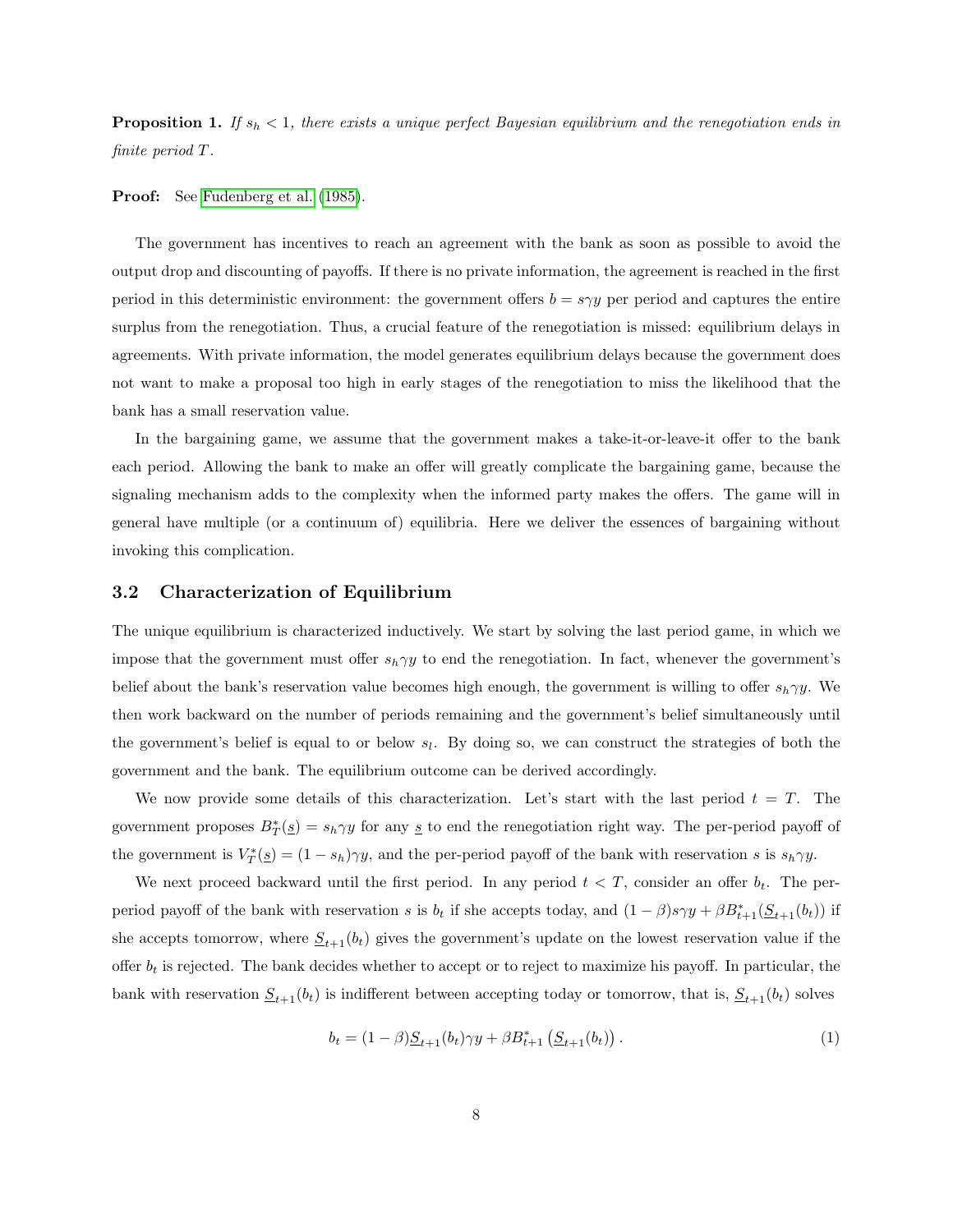The government then chooses  $b_t$  to maximize the per-period welfare

$$
V_t(\underline{s}) = \max_{b_t} \Lambda_t(\underline{s}, b_t)(\gamma y - b_t) + (1 - \Lambda_t(\underline{s}, b_t))\beta V_{t+1}^*(\underline{S}_{t+1}(b_t)),
$$
\n(2)

where  $\Lambda_t(\underline{s}, b_t)$  denotes the acceptance probability of offer  $b_t$ , given by  $(\underline{S}_{t+1}(b_t) - \underline{s})/(s_h - \underline{s})$  under the uniform distribution. A higher offer will increase the probability of the acceptance, but lower the acceptance payoff of the government. We denote the optimal offer by  $B_t(\underline{s})$ .

We compute the cutoff belief  $\hat{\underline{s}}_{t+1}$ , under which the government is indifferent between ending the renegotiation in period t or after period t, by solving  $V_{t+1}^*(\hat{\underline{s}}_{t+1}) = V_t(\hat{\underline{s}}_{t+1})$ . Thus, for any  $\underline{s} \geq \hat{\underline{s}}_{t+1}$ , the government prefers to end the renegotiation after period t, and so we update  $B_t^*(\underline{s}) = B_{t+1}^*(\underline{s})$ . For any  $\underline{s} < \hat{s}_{t+1}$ , the government prefers to end the renegotiation in period t with proposals following  $B_t(\underline{s})$ . On the other hand, the government has to offer at least  $\hat{b}_t$ , given by  $\underline{S}_{t+1}(\hat{b}_t) = \hat{\underline{s}}_{t+1}$ , to ensure ending the renegotiation within T – t periods. Thus, we update the government's optimal proposal  $B_t(\underline{s})$  to  $B_t^*(\underline{s})$  as follows:

$$
B_t^*(\underline{s}) = \begin{cases} B_{t+1}^* & \text{if } \underline{s} \ge \underline{\hat{s}}_{t+1} \\ B_t(\underline{s}) & \text{if } \underline{s}_t < s < \underline{\hat{s}}_{t+1} \\ \hat{b}_t & \text{if } s \le \underline{s}_t \end{cases} \tag{3}
$$

where  $s_t$  is given by  $B_t(s_t) = \hat{b}_t$ . We also update the government's welfare accordingly and denote it by  $V_t^*(\underline{s})$ . We proceed the above process until we have  $\underline{\hat{s}}_1 \leq s_l$ .

Several characteristics of the optimal strategies deserve attentions. First, the government's proposal (weakly) increases with the belief  $s$ . Second, the government's posterior belief increases with the rejected offer. Third, if the bank has lower reservation, he accepts earlier in the renegotiation.

After deriving the optimal strategies of both the government and the bank, we generate the unique Perfect Bayesian Equilibrium outcomes. The government proposes a sequence of offers given by  ${b_1^*(s_l)}$ ,  $b_2^*(S_2(b_1^*)), ..., b_{T-1}^*(S_{T-1}(b_{T-2}^*)), b_T^*(S_T(b_{T-1}^*))\}$  and  $b_T^*(S_T(b_{T-1}^*))=s_h$ . The bank accepts at date t when his reservation value falls between  $\hat{s}_t$  and  $\hat{s}_{t+1}$ . Clearly, the higher the reservation value, the longer is the renegotiation and the higher is the repayment offer.

To illustrate the equilibrium strategies and outcomes transparently, we present a numerical example, where  $\beta = 0.5$ ,  $[s_l, s_h] = [0.1, 0.9]$ , and  $\gamma y$  is normalized to one. We plot the optimal strategy of the government and his belief updates in Figure [2.](#page-11-0) The solid line presents the optimal proposals of the government as a function of his belief s. The dashed line shows the government's new belief about s if his offer  $b_t(s)$  is rejected. The vertical, dashed lines indicate the period cutoffs. The maximum renegotiation length in this case is four periods.

We trace out the equilibrium proposals with blue squares and the equilibrium belief cutoffs with red squares in the figure. In period 1, the government proposes  $b_1(s_i) = 0.56$ . If the bank's reservation is below  $S_2(b_1) = 0.4$ , the proposal is accepted and the renegotiation ends. Otherwise, the bank rejects the offer, and the government updates his belief to  $S_2(b_1)$ . In period 2, the government proposes  $b_2(S_2(b_1)) = 0.72$ ,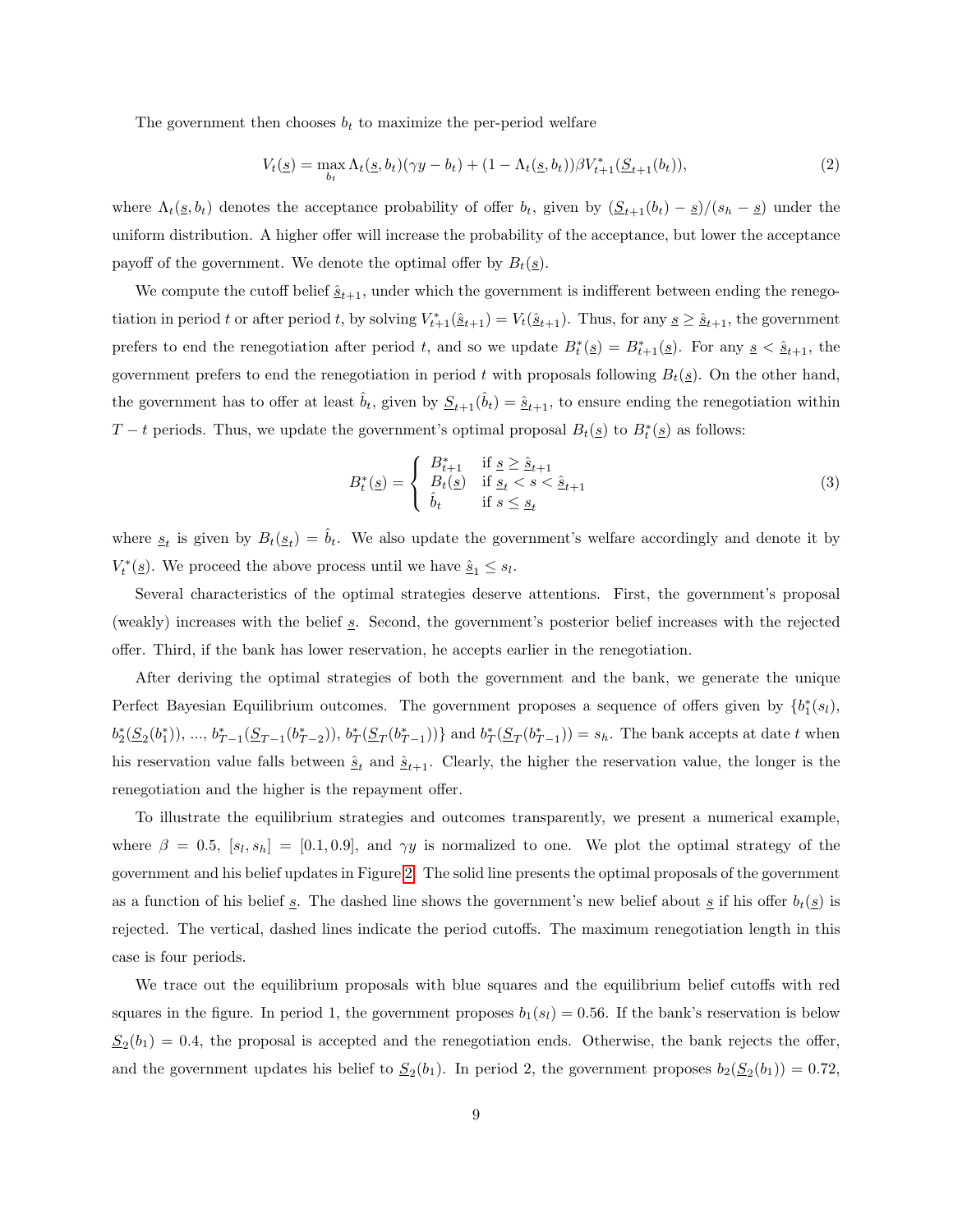<span id="page-11-0"></span>

which is accepted by the bank with reservation below  $S_3(b_2) = 0.6$ . In period 3, the government proposes  $b_3(\underline{S}_3(b_2)) = 0.81$ , which is accepted by the bank with reservation below  $\underline{S}_4(b_3) = 0.76$ . In period 4, the government proposes  $b_4(\underline{S}_4(b_3)) = 0.9$ , and the renegotiation ends.

#### 3.3 Duration of Bank Loan Renegotiation

Now we study our key interest: duration of the bank loan renegotiation. In particular, we are interested in how the degree of the information friction impacts the renegotiation length. We find analytically that the maximum renegotiation length increases with the degree of the information friction. Also, we find numerically that the expected renegotiation length displays an increasing trend as the information friction rises.

We measure the degree of the information friction, denoted by  $\Psi$ , as follows:

$$
\Psi = \frac{1 - s_l}{1 - s_h},\tag{4}
$$

and a higher Ψ indicates a higher degree of the information friction. In the proposition below, we demonstrate that the maximum renegotiation length increases with the degree of the information friction Ψ. The economic intuition for this result is the following.  $1 - s_l$  is the largest possible payoff of the government from the renegotiation, and  $1 - s_h$  is the sure payoff if the government ends the renegotiation right way. A larger  $\Psi$ means that the maximum potential payoff increases relative to the sure payoff. Thus, the government has more incentives to use the costly equilibrium delays to screen the bank's reservation.

**Proposition 2.** The maximum renegotiation length increases with the degree of the information friction  $\Psi$ .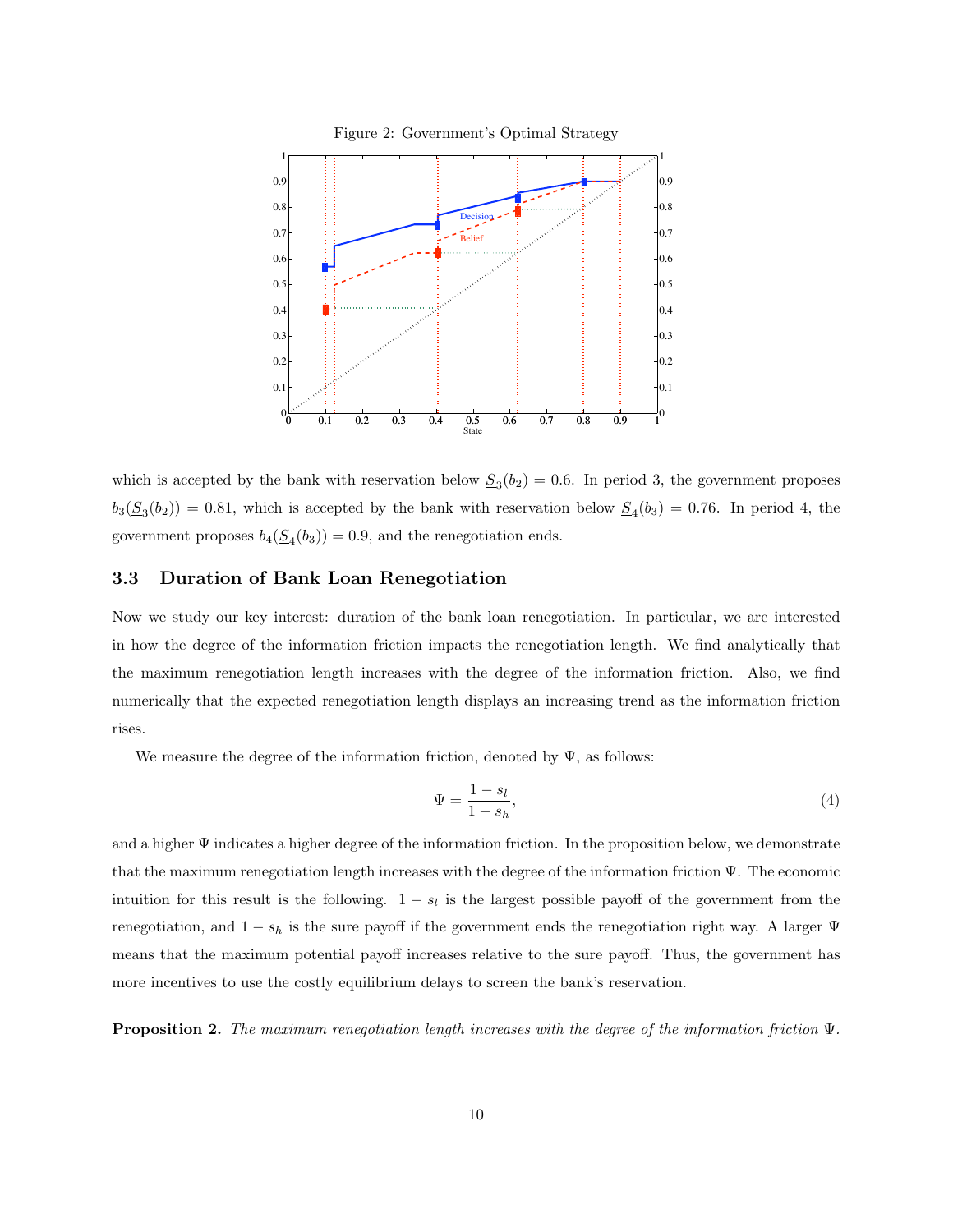Proof: See Technical Appendix.

Following Proposition 2, we can immediately show that the maximum renegotiation length increases as  $s_h$  decreases or  $s_l$  increases. Moreover, we can also easily show that the maximum renegotiation length increases if the interval of the potential reservation values shifts to the right.<sup>[9](#page-12-0)</sup> This is because the degree of the information friction  $\Psi$  increases as the interval  $[s_l, s_h]$  shifts to the right to  $[s_l + h, s_h + h]$  with  $h > 0$ .

We next look at the expected renegotiation length. For each initial belief  $[s_l, s_h]$ , we have a sequence of the government's offers  $\{b_1, b_2, ..., b_T\}$  and a sequence of the belief updates  $\{s_1, s_2, ..., s_T, s_{T+1}\}$ , where  $s_1 = s_l$ ,  $s_{T+1} = s_h$ , and  $s_{t+1} = \underline{S}_{t+1}(b_t)$  for any  $t = 1, ...T-1$ . We define the expected renegotiation length  $T^e$  as

$$
T^e = \sum_{t=1}^T \mathcal{P}_t t,\tag{5}
$$

where  $\mathcal{P}_t$  denotes the probability of the renegotiation ending in period t, and is given by  $(s_{t+1} - s_t) / (s_h - s_l)$ .

Due to complexity of the solution, we characterize the expected renegotiation length numerically. We set  $\beta = 0.98$  and  $\gamma y = 1$ , and explore how the expected renegotiation length varies with the information friction  $\Psi$ . The results are illustrated in Figure [3.](#page-12-1) As  $\Psi$  increases, the expected renegotiation length displays an upward trend. That is, as the information friction becomes more severe, the renegotiation tends to take longer to settle. The wiggles are driven by discrete time periods. When an increase in  $\Psi$  does not change the maximum renegotiation length,  $\mathcal{P}_1$  increases, while  $\mathcal{P}_t$  decreases for any other t. Thus, the expected renegotiation length decreases. When an increase in  $\Psi$  drives up the maximum renegotiation length, the expected renegotiation length increases.

<span id="page-12-1"></span>Figure 3: Expected Renegotiation Length



<span id="page-12-0"></span><sup>9</sup>This result is important when we discuss the renegotiation outcomes for bonds in the next section.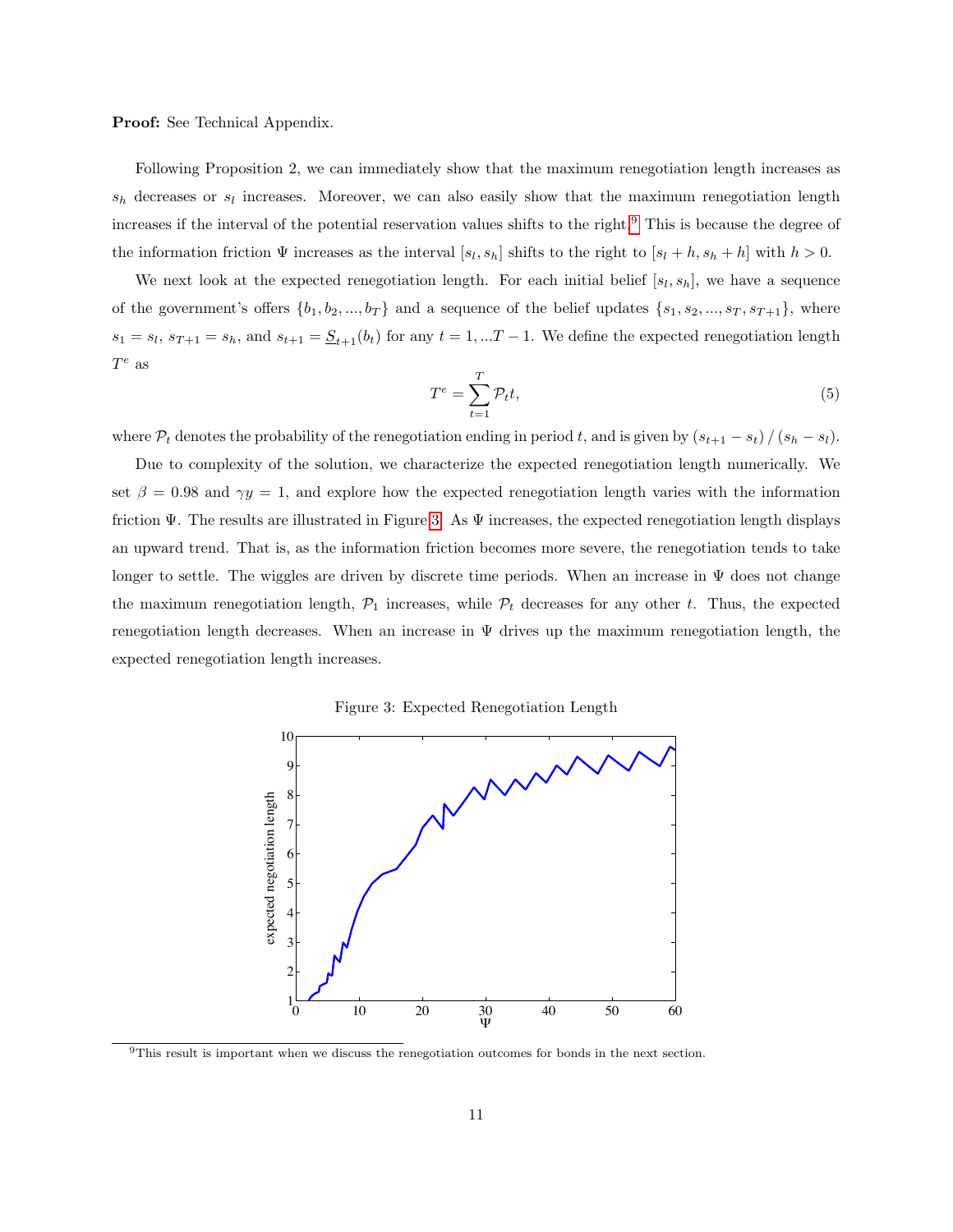In sum, we use a classic dynamic bargaining game with incomplete information to model the renegotiation of bank loans. The information friction generates equilibrium delays in reaching agreements in the renegotiation. Moreover, we find that the delays become shorter as the information friction decreases. In the next section, we model the renegotiation of bonds with the secondary market. The secondary market trading serves an important role in reducing the information frictions, and thus the delays are greatly shortened.

# 4 Renegotiation of Bonds

After 1990, bond issuances become the dominant form of sovereign borrowing in developing countries. Sovereign bonds are standardized, issued to the public and traded on the secondary market. The renegotiation process of bonds is short, taking on average about one year, compared to 9 years for structuring bank loans. We argue that the secondary market plays an important information-revelation role in reducing the renegotiation length. In this section, we model the renegotiation between the government and a continuum of bond holders with the presence of the secondary market. We design the model as close as possible to the one of bank loans, while incorporating the secondary market. This way we can highlight the role of the secondary market on the renegotiation outcomes for bonds.

#### 4.1 The Model with the Secondary Market

There are two types of agents in the economy: a sovereign government and a continuum of creditors of measure one. For simplicity, we assume all the creditors hold one unit of bonds. After the government announces default at date 0, the secondary market opens and the creditors trade at the market price p. In the trading stage, the government and the creditors know that creditors' reservation s is drawn from a uniform distribution  $[s_l, s_h]$ . Each creditor receives a signal z about s, where  $z = s + \sigma_z \varepsilon$  with  $\varepsilon$  uniformly distributed on  $[-1, 1]$ . In date 1, the creditors with bonds observe their common reservation value s and negotiate with the government. The renegotiation follows the same process as that for bank loans. All the agents have the same discount factor  $\beta$  and maximize the expected payoff.

Each creditor can hold on to the bond or trade on the secondary market: either selling or buying one unit of bonds.<sup>[10](#page-13-0)</sup> The payoff of selling is the market price  $p$ . The payoff of holding or buying depends on the expected payoff from the renegotiation. Conditional on his private signal z and the public information  $p$ , the creditor calculates the expected payoff and makes the trading decision.

A random fraction  $\alpha$  of the creditors are noisy creditors; they sell their bonds regardless of their signals. The ratio of noisy and non-noisy creditors  $\alpha/(1-\alpha)$  is given by

$$
\frac{\alpha}{1-\alpha} \equiv \sigma_{\eta}\eta,\tag{6}
$$

<span id="page-13-0"></span> $10$ The assumption on the upper bound of trading makes our analytics simple and transparent, and it is not essential for our main findings.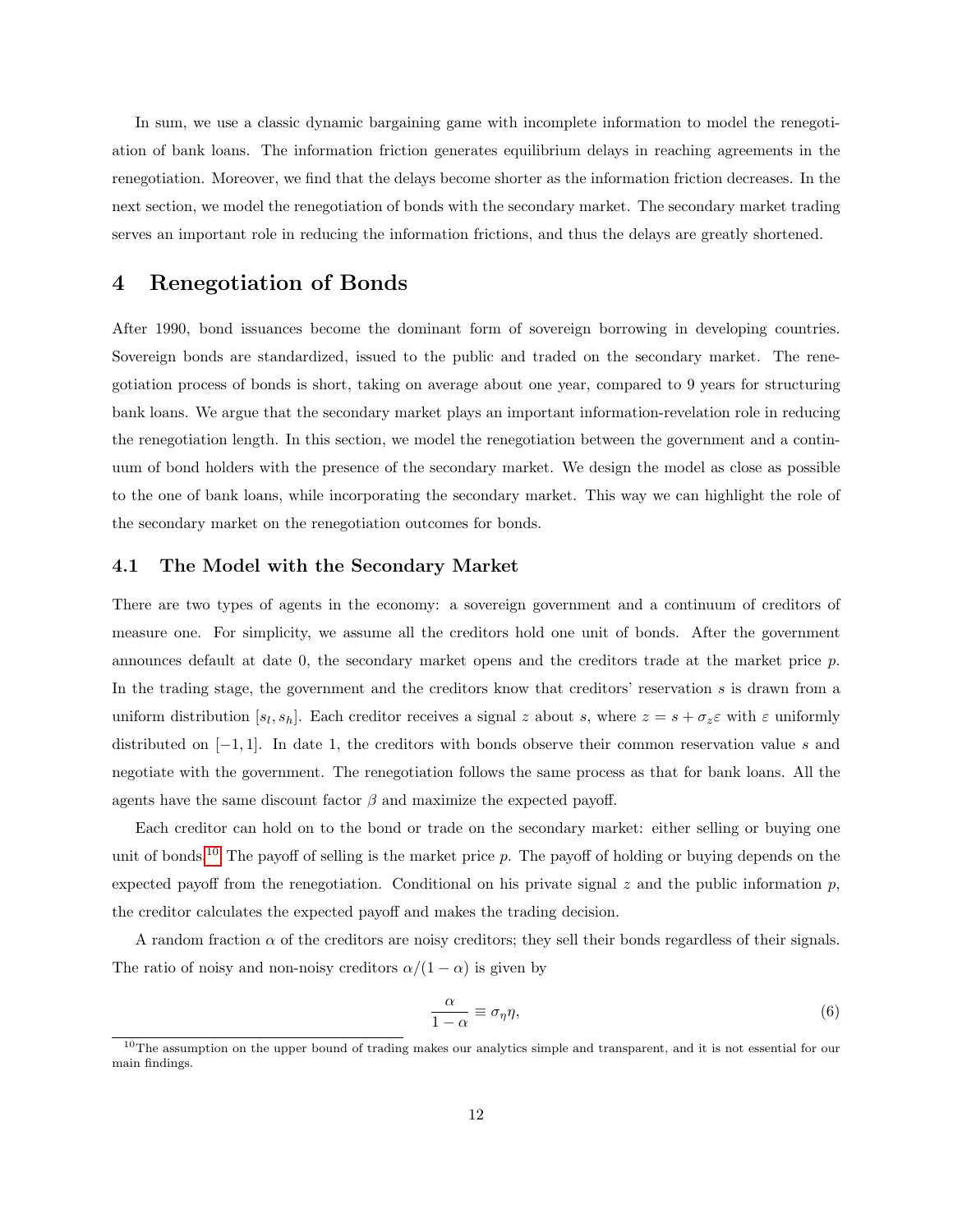where  $\eta$  is a random variable and uniformly distributed on [0,1], and  $0 < \sigma_{\eta} < 1$ . A higher  $\sigma_{\eta}$  implies a larger measure of noisy creditors. Nonetheless, the measure of the noisy creditors is less than that of the non-noisy creditors.

At period 1, the reservation value s is revealed to all the creditors with bonds, but not to the government. The government starts the renegotiation and proposes a per-period repayment plan  $b_t$  in each period t. Every creditor either accepts or rejects the offer. If a critical fraction  $\kappa$  of the creditors accept, the bargaining process ends: the government has a per period payoff  $y - b$ , and each creditor has a per-period payoff b. If a less-than- $\kappa$  fraction of creditors accept, the agreement is not reached and the bargaining continues to the next period: the government loses a  $\gamma$  fraction of its output, and the creditors capture a fraction s of the output loss.

In the model, we could vary  $\kappa$  to capture any critical mass. Our model results, however, are independent of  $\kappa$ . This is because all the creditors are ex-post identical with the same reservation s and they either all accept or all reject. We abstract from the coordination problem between creditors, such as free-riding in renegotiation costs and strategic hold-outs due to two reasons. One is that we want to focus on the coordination problem between the debtor country and the creditors. The other is that the coordination problem is less relevant with the Collective Action clauses or the Exit Consent clauses as shown in Shin et al 200X.

We restrict the trading strategy of the creditors to be *monotonic*: the creditor buys whenever his signal  $z$  is more than  $\hat{z}(p)$  and vice versa. We define the monotonic perfect Bayesian equilibrium below.

**Definition 2.** A monotonic perfect Bayesian equilibrium consists of a market price  $p$ , beliefs of the government as a function of  $p$ , beliefs of the creditors as a function of  $p$  and signal  $z$ , and a monotonic trading strategy of the creditors  $\hat{z}(p)$  in the trading stage, and a pair of strategies for the government and the creditors and a system of beliefs for the government in the renegotiation stage, such that

- In the renegotiation stage, the government's beliefs are consistent with Bayes' rule (whenever is applicable) and the strategies of the government and the creditors are optimal after any history given the current beliefs.
- In the trading stage, the monotonic trading strategy is optimal for all creditors given their beliefs, updated using the market price  $p$  and private signals  $z$ . The government also updates his belief using the market price p.
- The secondary markets clear at price p.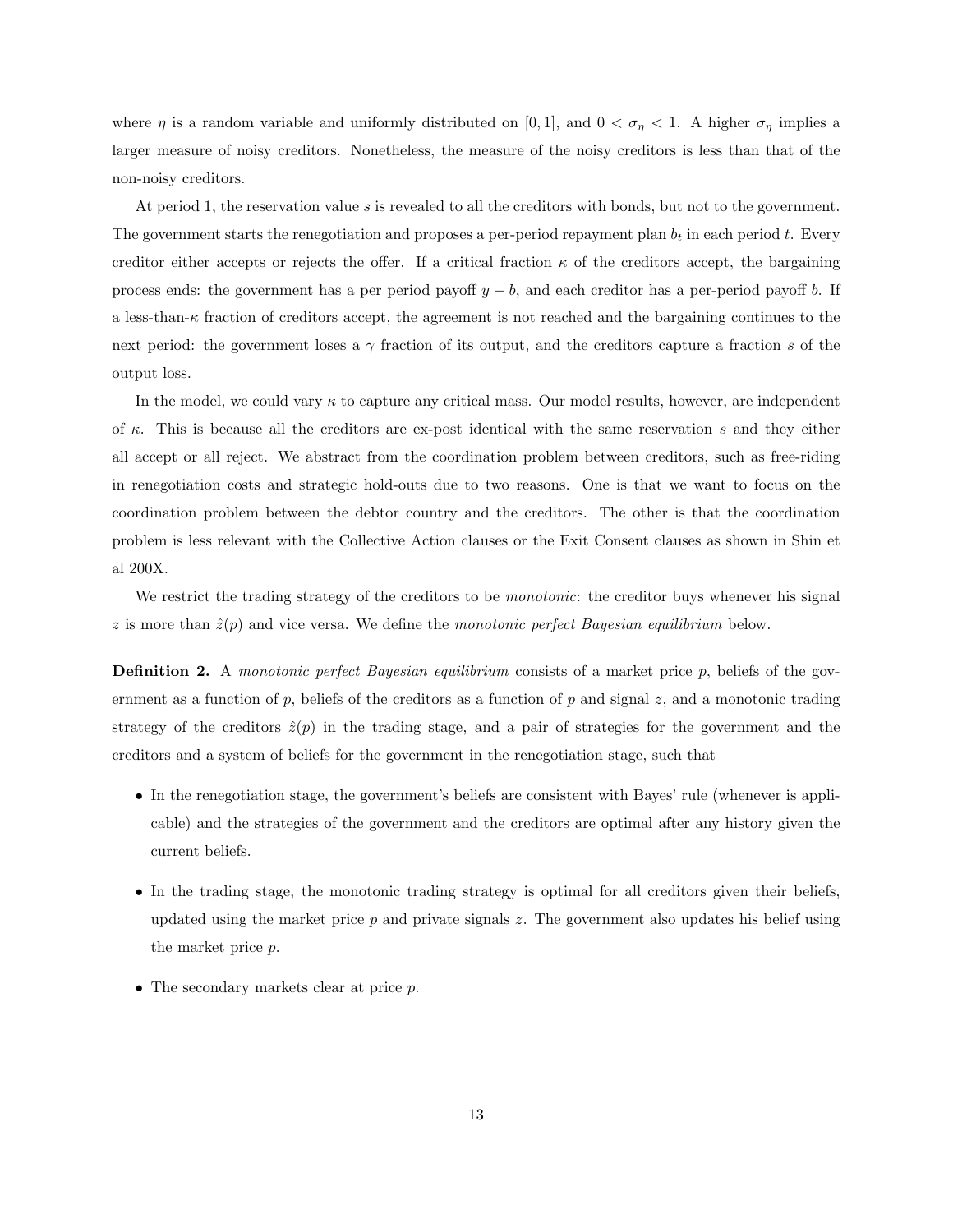#### 4.2 Equilibrium with the Secondary Market

Trading on the secondary market influences sovereign debt renegotiation outcomes. Without the secondary market, the renegotiation outcomes of bond restructuring are the same as those of bank loan restructuring. With the secondary market, the government updates his belief about the reservation value of the creditors using the observed secondary market price. The price is informative because it aggregates the signals according to which the creditors trade. We now describe the information revelation mechanism of the secondary market.

According to the creditors' monotonic trading strategy  $\hat{z}(p)$ , the excess demand of non-noisy creditors  $X(s, p)$  is given by

$$
X(s,p) = (1 - \alpha) [P(z > \hat{z}(p)|s) - P(z \leq \hat{z}(p)|s)],
$$
\n(7)

where  $P(z > \hat{z}(p) | s)$  denotes the probability of signals above  $\hat{z}(p)$ , i.e., the amount of bonds demanded, and  $P(z \leq \hat{z}(p)|s)$  the amount of bonds supplied. Since z is uniformly distributed on  $[s - \sigma_z, s + \sigma_z]$ , simple algebra delivers

$$
X(s,p) = (1 - \alpha) \frac{s - \hat{z}(p)}{\sigma_z}.
$$
\n
$$
(8)
$$

The bond supply from the noisy creditors is the fraction of the noisy creditors  $0 < \alpha < 1$ . From the market clearing condition, in equilibrium we have

$$
\frac{s-\hat{z}(p)}{\sigma_z} = \frac{\alpha}{1-\alpha} = \eta \sigma_\eta,\tag{9}
$$

or equivalently,

<span id="page-15-1"></span>
$$
s = \hat{z}(p) + \sigma_z \sigma_\eta \eta. \tag{10}
$$

Therefore, the government infers that s is uniformly distributed on  $[\hat{z}(p), \hat{z}(p) + \sigma_z \sigma_{\eta}]$ , when observing the market price p. Together with his prior, the government updates his belief about s to the interval  $[s_l^G, s_h^G]$ , where  $s_l^G = \max\{\hat{z}(p), s_l\}$  and  $s_h^G = \min\{\hat{z}(p) + \sigma_z\sigma_{\eta}, s_h\}$ . The government then forms his renegotiation strategy accordingly, as discussed in the previous section.

The creditors also use the market price to form their expected payoff from the renegotiation and make the trading decisions. When observing  $p$ , the creditors know that in the renegotiation stage the government will propose according to his new prior updated with  $\hat{z}(p)$ . The creditors compute the payoff  $W^N(s, \hat{z}(p))$  for each reservation value s. His belief about s is updated using his signal z on the government's belief based on the public signal. The expected renegotiation payoff is thus given by  $E_s [W^N(s, \hat{z}(p))] \hat{z}(p), z]$ .<sup>[11](#page-15-0)</sup> The payoff to sell is p, the payoff to hold is  $E_s\left[W^N(s,\hat{z}(p))|\hat{z}(p),z\right]$ , and the payoff to buy is  $-p+2E_s\left[W^N(s,\hat{z}(p))|\hat{z}(p),z\right]$ . Clearly, holding is always weakly dominated by either selling or buying.

<span id="page-15-0"></span><sup>&</sup>lt;sup>11</sup>We assume that the trading stage is so short that there is no discounting for the renegotiation payoff. The only purpose of this assumption is for conveniency when we compare welfare across the two games.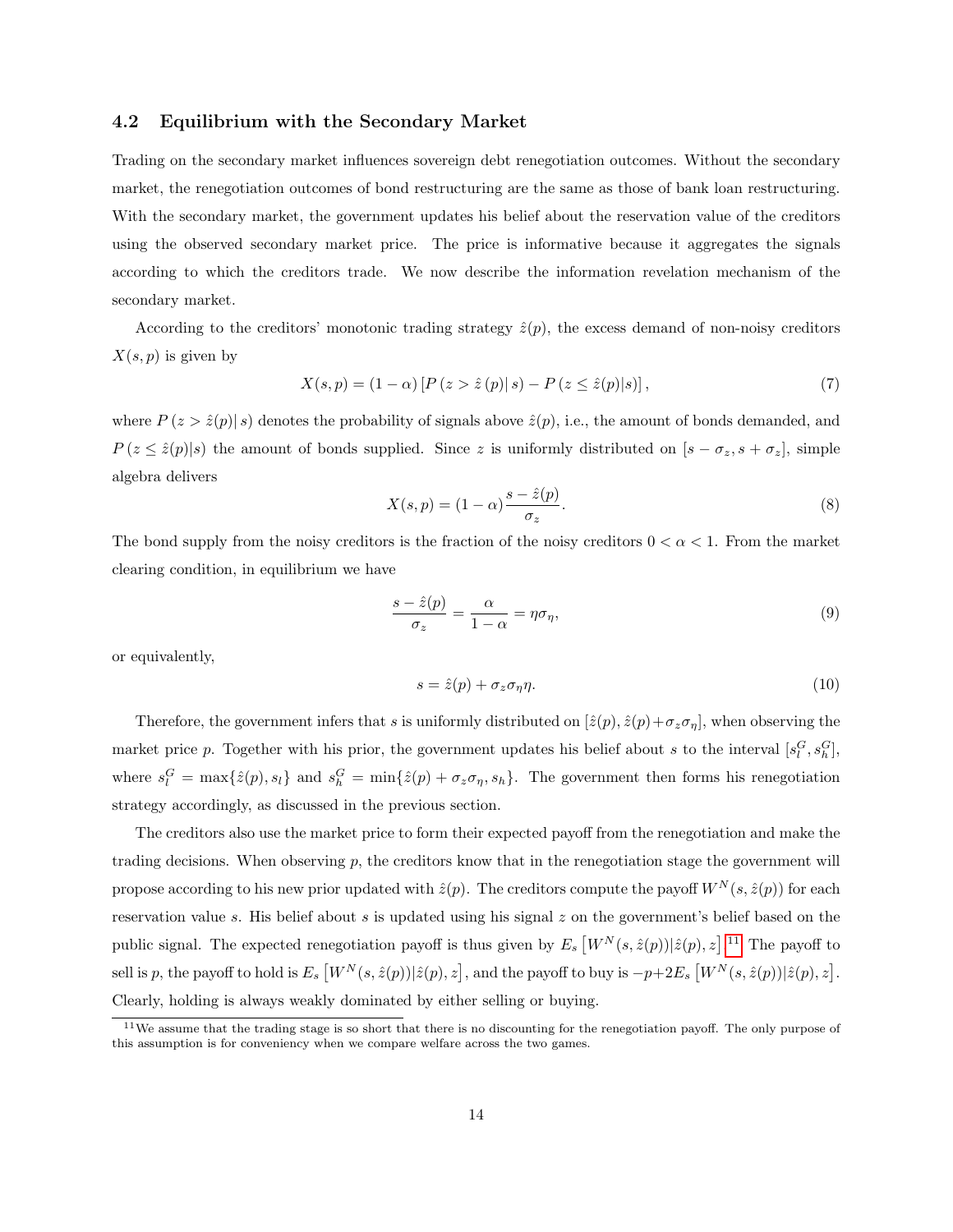In the monotone trading strategy, the creditor with the cutoff signal must be indifferent between buying and selling. Thus, the secondary market price  $p$  has to equal to the expected payoff of the critical creditor, that is,

<span id="page-16-0"></span>
$$
p = E_s \left[ W^N(s, \hat{z}(p)) | \hat{z}(p), \hat{z}(p) \right]. \tag{11}
$$

For the monotone trading strategy to be optimal, we also need that the creditors with higher signals (weakly) prefer buying to selling, and vice versa. Specifically, we need that any creditor with signal  $z > \hat{z}(p)$  prefers to buy if and only if

$$
p \le \beta E_s \left[ W^N(s, \hat{z}(p)) | \hat{z}(p), z \right]. \tag{12}
$$

This condition holds because  $W^N(s, \hat{z}(p))$  is (weakly) increasing in s and a higher signal z implies that s is likely to be higher.

For each realization of  $(s, \eta)$ , there is a unique pair of  $(\hat{z}, p)$ , which characterizes the monotonic perfect Bayesian equilibrium. Specifically, there is a unique cutoff signal  $\hat{z}$  that clears the market by solving equation [\(10\)](#page-15-1), and the market price equals to the expected payoff of the critical creditor by solving equation [\(11\)](#page-16-0). Given the cutoff signal  $\hat{z}$ , the government's and the creditors' renegotiation strategies is uniquely pinned down. This implies that there is a unique value of the expected payoff of the critical creditor, and so a unique market price p. Thus, the monotonic perfect Bayesian equilibrium exists and is unique. We summarize this result in the following proposition.

#### **Proposition 3:** There exists a unique monotonic perfect Bayesian equilibrium.

#### Proof: See Technical Appendix.

The secondary market price plays an important role in determining the equilibrium delays. The government uses the price to update his belief about the creditors' reservation and form the renegotiation strategies. We illustrate the relation between the secondary market price and the expected renegotiation length numer-ically in Figure [4](#page-17-0) with the benchmark parameters set as  $\gamma y = 1$ ,  $[s_l, s_h] = [0, 0.99]$ ,  $\beta = 0.98$ ,  $\sigma_z = 0.5$ , and  $\sigma_{\eta} = 0.5$ . We find that overall a higher price is associated with longer renegotiation. An increase in p tends to increase the cutoff signal  $\hat{z}$ , shifting the set of potential reservation values to the right. This implies an increase in the degree of the information friction  $\Psi$ . As a result, the maximum renegotiation length increases with the secondary market price, according to Proposition 2. The expected renegotiation length displays a similar pattern.

### 4.3 Information Revelation of Secondary Market

To highlight the role of the secondary market, we compare the duration of the bond renegotiation with that of the bank loan renegotiation. We first show analytically that the secondary market reduces the equilibrium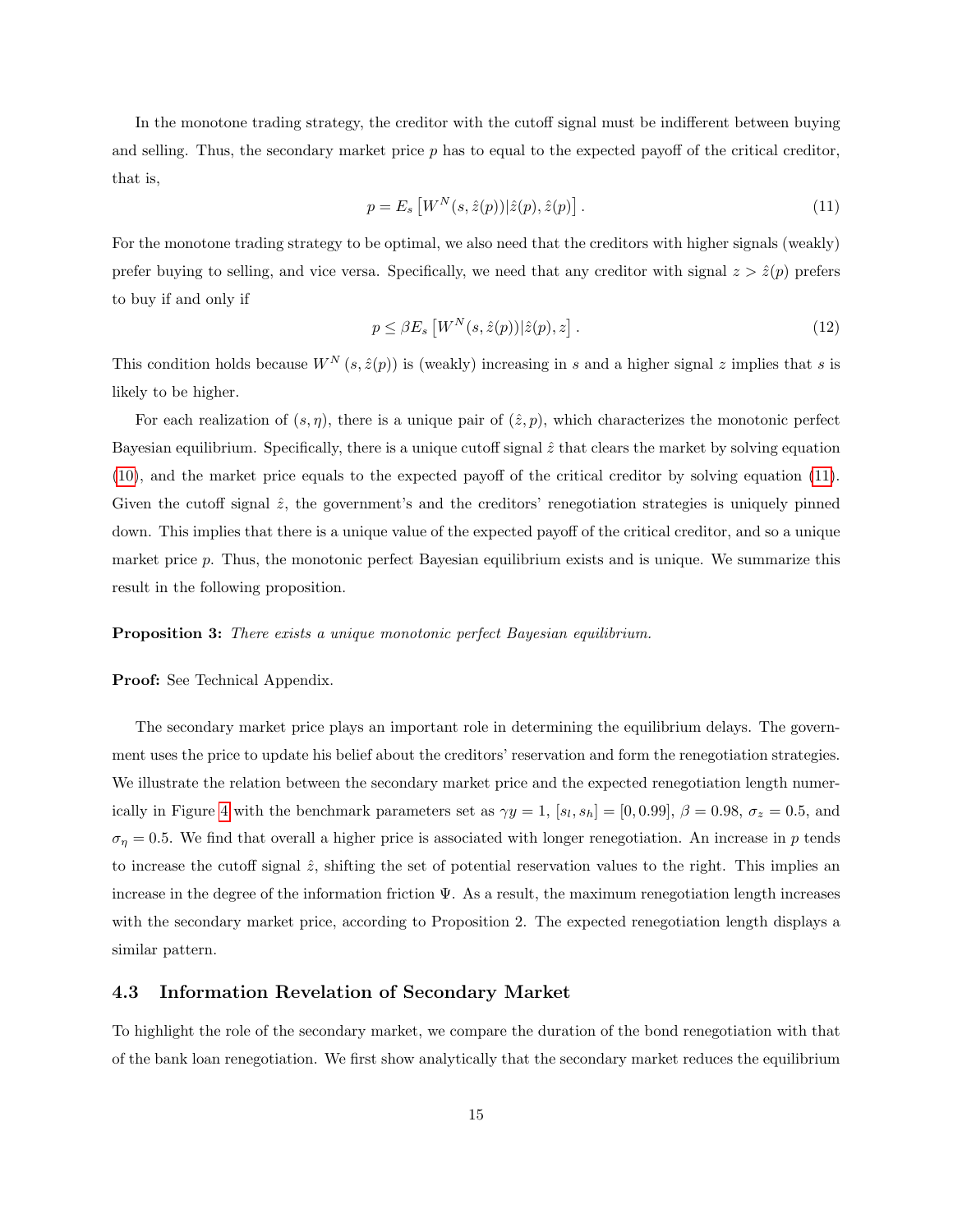

<span id="page-17-0"></span>Figure 4: Market Price and Expected Renegotiation Length

delays in reaching agreements. In particular, when there is no noisy trader, the secondary market price is perfectly revealing and there is no equilibrium delay. We then illustrate numerically the quantitative impacts of the secondary market on the renegotiation length.

The maximum duration of the bond renegotiation is (at least weakly) shorter than that of the bank loan renegotiation. The key to this result is that as long as the secondary market price is somewhat informative, the government will form an updated belief  $[s_l^G, s_h^G]$  about the creditor's reservation value s. The new belief  $[s_l^G, s_h^G]$  is a subset of the ex-ante belief  $[s_l, s_h]$ . Thus, the information friction  $\Psi$  decreases with the secondary market. As a result, the maximum renegotiation length under the new belief is shortened, as shown in Proposition 2. We summarize this finding in the following proposition.

Proposition 4: The maximum renegotiation length of the bond renegotiation is always shorter than or equal to that of the bank loan renegotiation.

#### Proof: See Technical Appendix.

Now consider the extreme case that the secondary market is perfect with no noise. The market price  $p$  then perfectly reveals the reservation value s. The government proposes  $b_1 = s \gamma y$  and the creditors accept at date 1. This is because the government makes all the proposals and the creditors have no bargaining power. In this case, the renegotiation outcomes are efficient: no equilibrium delays in reaching agreements and no loss in the total surplus. These findings are summarized in Proposition 5 below.

**Proposition 5:** If  $\sigma_{\eta} = 0$ , the government updates his belief s to be  $\hat{z}(p)$  and proposes s $\gamma y$  each period, and the creditors accept the offer in period 1.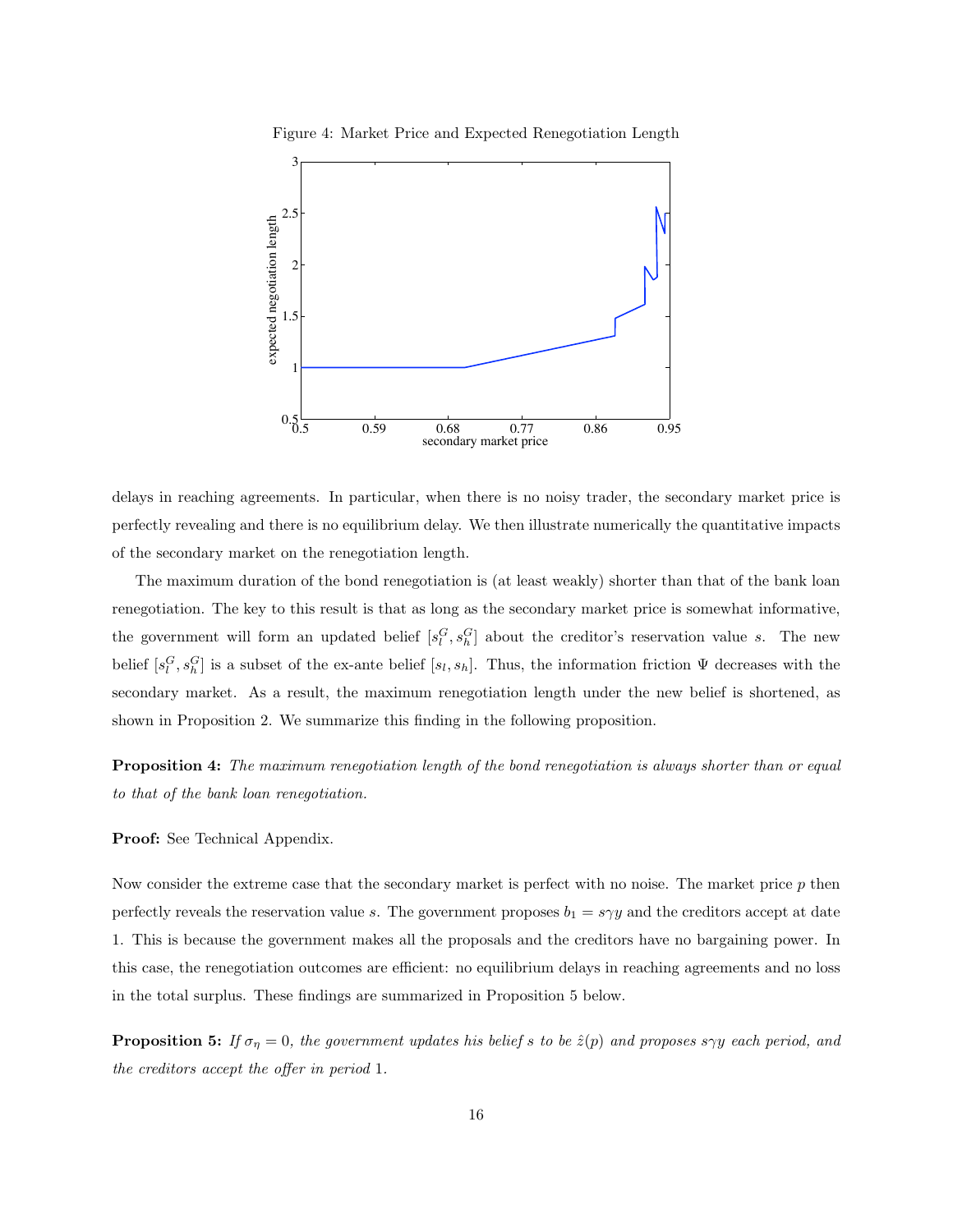#### Proof: See Technical Appendix.

We next compare the expected duration of the bond renegotiation with that of the bank loan renegotiation quantitatively. Consider the benchmark parameter values:  $\gamma y = 1$ ,  $[s_l, s_h] = [0, 0.99], \beta = 0.98, \sigma_z = 0.5$ , and  $\sigma_{\eta} = 0.5$ . The expected renegotiation length for bank loans is 9.1; the secondary market trading reduces it to 1.18. The duration of the bond renegotiation depends on the noises on the secondary market:  $\sigma_z$  and  $\sigma_\eta$ . We vary first  $\sigma_z$  and then  $\sigma_n$  while keeping all the other parameters fixed, and report the expected renegotiation length under column  $T<sup>e</sup>$  in Table [3.](#page-18-0) We note that the expected length of the bond renegotiation is always shorter than that of the bank loan renegotiation. Moreover, as the information becomes more precise, i.e. as  $\sigma_z$  or  $\sigma_\eta$  decreases, the duration of the bond renegotiation becomes shorter.

<span id="page-18-0"></span>Table 3: Comparative Analysis over Signal and Noise

| $\sigma_z$ | $T^e$    | $w^c + w^g$ | $w^c$ | $w^g$    | $\sigma_n$ | $T^e$    | $w^c + w^g$ | $w^c$ | $w^g$ |
|------------|----------|-------------|-------|----------|------------|----------|-------------|-------|-------|
| 0.10       | $1.03\,$ | $1.00\,$    | 0.52  | 0.48     | 0.10       | $1.03\,$ | $1.00\,$    | 0.52  | 0.48  |
| 0.50       | 1.83     | $1.00\,$    | 0.61  | 0.39     | 0.50       | $1.83\,$ | $1.00\,$    | 0.61  | 0.39  |
| 0.90       | 2.92     | 1.00        | 0.68  | 0.32     | 0.70       | 2.36     | $1.00\,$    | 0.64  | 0.35  |
| 3.00       | 7.04     | 0.98        | 0.81  | $0.16\,$ | 0.90       | 2.92     | $1.00\,$    | 0.68  | 0.32  |

### 4.4 Welfare Analysis

We now study the welfare implications of the bank loan renegotiation and the bond renegotiation. In particular, we are interested in how the secondary market affects the total welfare and the allocation of the welfare across the government and the creditors. The welfare analysis has important policy relevance. It helps us evaluate which form of sovereign borrowing increases the total surplus, and which form is friendly to the debtor country or to the creditors. Answers to these questions are fundamental for reforming the sovereign debt restructuring framework.

In both models of sovereign debt renegotiation, the government and the creditors bargain over the ex-ante surplus  $\gamma y/(1-\beta)$ . The expected surplus of the government from the renegotiation, denoted by  $W^g$ , is given by

$$
W^g = \sum_{t=1}^T \frac{\beta^{t-1} \mathcal{P}_t(\gamma y - b_t)}{1 - \beta},\tag{13}
$$

where  $P_t$  is the probability of the renegotiation ending in period t. The expected surplus of the creditors, denoted by  $W^c$ , is given by

$$
W^{c} = \sum_{t=1}^{T} \frac{\beta^{t-1} \mathcal{P}_{t} b_{t}}{1-\beta} + \sum_{t=2}^{T} \frac{1-\beta^{t-1}}{1-\beta} \int_{s_{t}}^{s_{t+1}} s\gamma y dG(s), \tag{14}
$$

where the first term is the expected repayment from the government and the second term is the expected payoff during the renegotiation. We denote the share of the government expected surplus in the ex-ante surplus by  $w^g$  and the share of the creditors' expected surplus by  $w^c$ .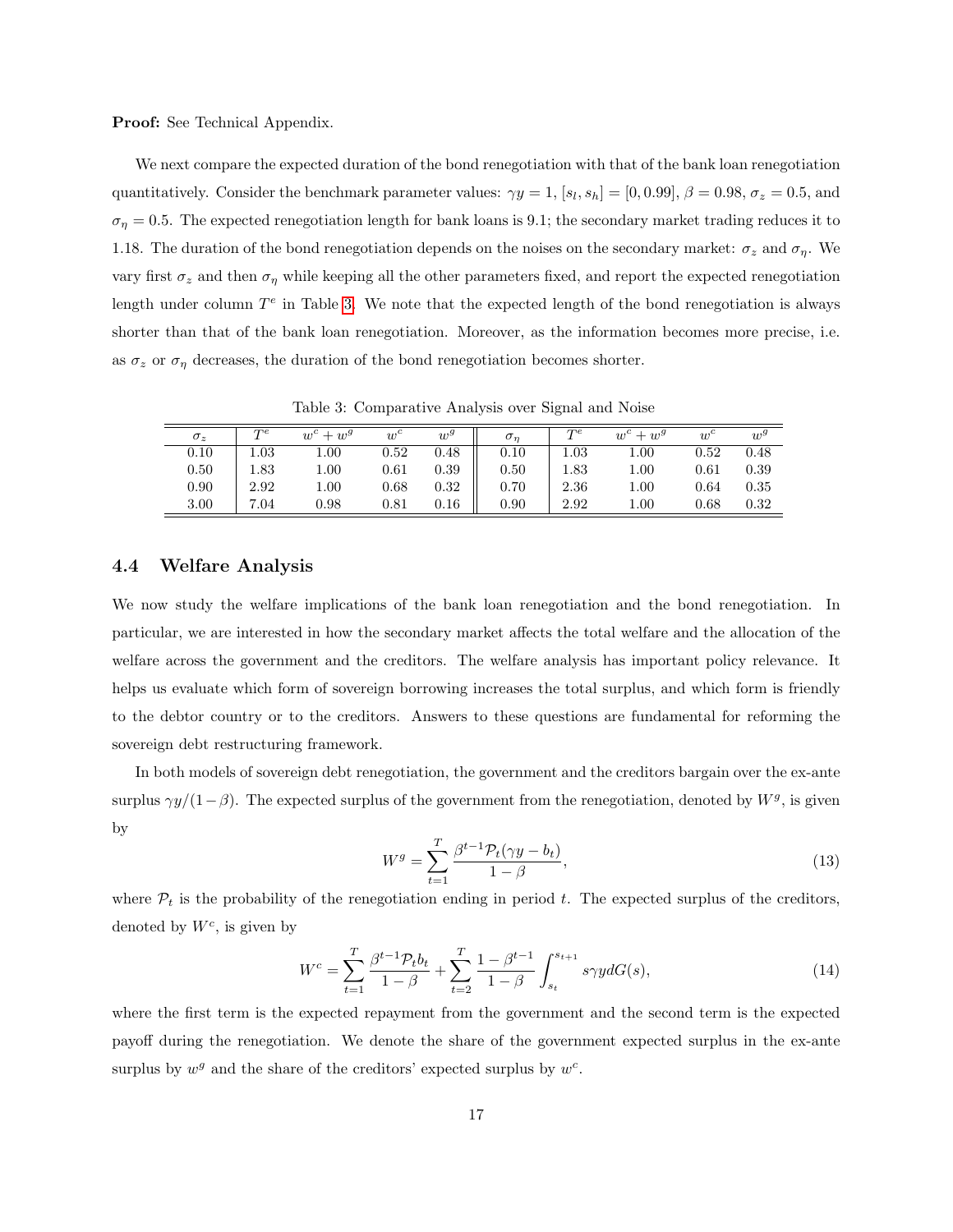We first study the total expected surplus  $w^c + w^g$ . When there is no equilibrium delay, there is no loss in the ex-ante surplus, i.e.,  $w^c + w^g = 1$ . Otherwise, some ex-ante surplus is lost during the lengthy renegotiation:  $w^c + w^g < 1$ . Moreover, the longer is the renegotiation, the more total expected surplus is lost. As a result, the bond renegotiation generates a higher total expected surplus because the duration of the bond renegotiation is shorter than that of the bank loan renegotiation. Under the benchmark parameters, the total expected surplus is 0.96 in the bank loan renegotiation, and 1 in the bond renegotiation. Table [3](#page-18-0) reports the total expected surplus for the bond renegotiation under different noise parameters under column  $w^c + w^g$ . The more precise is the information, the higher the total surplus is.

We next examine the split of the total surplus between the government and the creditors. The bond renegotiation generates a lower creditors' share, but a higher government's share of the total expected surplus, than the bank loan renegotiation. This is because the secondary market reduces the information friction, and leads to a shift of the bargaining power from the creditors to the government. For the benchmark parameters, the creditors' share  $w^c$  is 0.88 under bank loans but only 0.61 under bonds, while the government's share  $w^g$ is 0.08 under bank loans, but 0.39 under bonds. Table [3](#page-18-0) reports  $w^c$  and  $w^g$  for different noise parameters in the bond renegotiation. We find that a reduction in the information friction leads to a higher  $w<sup>g</sup>$  and a lower  $w^c$ .

Therefore, the bond financing improves the total surplus through reducing the duration of sovereign debt renegotiation. Moreover, the bond financing is more friendly to the debtor country because it lessens the information friction and gives the debtor country more bargaining power. On the contrary, the bank loan financing is more friendly to the creditors by allowing them to a higher share of the total surplus.

## 5 Ex-Ante Borrowing and Lending

We have analyzed the equilibrium outcomes of the renegotiation of different forms of sovereign borrowing: bank loans versus bonds. Understanding these renegotiation outcomes is important for two key reasons. First, the expected renegotiation outcomes impact directly how the creditors price the debt ex-ante. Second, these renegotiation outcomes also affect the government's borrowing incentives and default decisions. When taking these considerations into account, we evaluate the impact of the form of sovereign borrowing on the total welfare and on the distribution of the welfare between the debtor country and the creditors.

#### 5.1 Model

Consider a sovereign country that borrows to invest in a project in date 0. For an investment level I, the output of the project is  $Af(I)$  per period, where A denotes stochastic productivity of the project. In date 1, A realizes with probability  $\pi_H$  to be  $A_H$  and with probability  $\pi_L$  to be  $A_L$ , and  $\pi_L + \pi_H = 1$ . The productivity is constant afterward. The function f is assumed to be  $f(I) = I^{\alpha}$ . Both the government and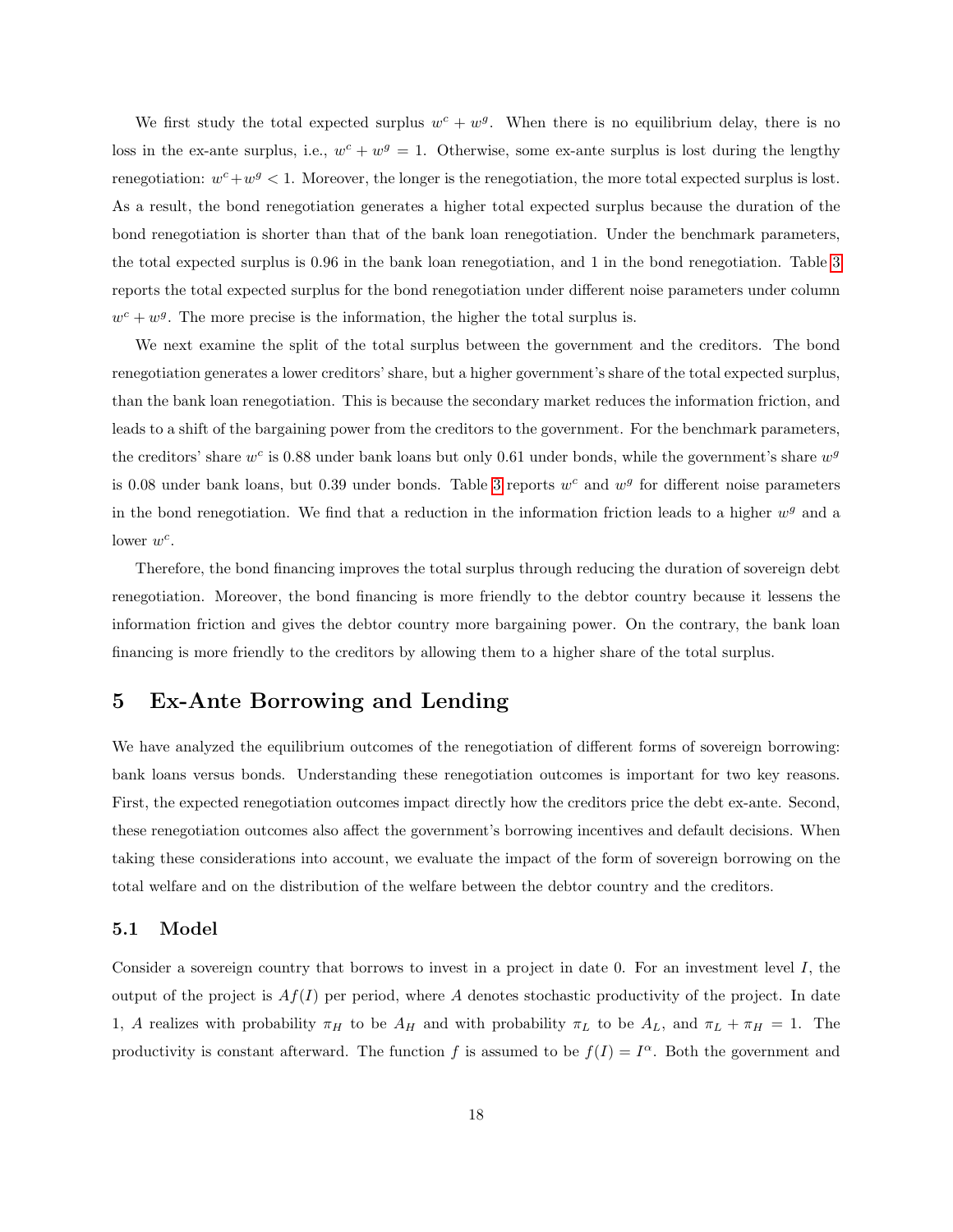the creditors have a discount factor  $\beta < 1$ .

We first examine the optimal investment with no default risk. The optimal investment, equating the expected return to the risk free rate R, is  $I^* = (\alpha \bar{A}/(R(1-\beta)))^{\frac{1}{1-\alpha}}$ , where  $\bar{A}$  denotes the expected productivity. We refer to  $I^*$  as the efficient investment later.

We then examine the optimal investment with default risk on sovereign borrowing. Before the renegotiation stage, both the government and the creditors are informed of only the distribution of the reservation value s. The debt contract is specified by a pair  $(I, b)$ , where I is the resource that the creditors lend to the government in date 0, and b the amount that the government promises to repay each period from date 1. The government chooses a debt contract to maximize the expected welfare,  $\pi_H V_H(I, b) + \pi_L V_L(I, b)$ , where  $V_j(I, b)$  denotes the welfare under shock  $j = H$  or L. After observing  $A_j$ , the government decides whether to default by maximizing over the payoffs from repaying and from defaulting:

$$
V_j(I, b) = \max \{ V_j^R(I, b), V_j^D(I, b) \}, \quad j = L \text{ or } H,
$$

where  $V_j^R(I, b)$  denotes the repayment welfare, and  $V_j^D(I, b)$  the defaulting welfare.

The defaulting welfare  $V_j^D(I, b)$  is the expected welfare of the government from the renegotiation, since the government needs to renegotiate with the creditors. The government receives at least  $(1 - \gamma)A_j f(I)$  each period after default, and splits  $\gamma A_j f(I)/(1 - \beta)$  with the creditors. Denote the share that the government expects to receive by  $w^g$ , which is independent of the output level.<sup>[12](#page-20-0)</sup> Thus, the expected welfare or the defaulting welfare is

$$
V_j^D(I, b) = \frac{(1 - \gamma)A_j f(I)}{1 - \beta} + \frac{\gamma A_j f(I) w^g}{1 - \beta}.
$$
\n(15)

The repayment welfare  $V_j^R(b,I)$  is simply the lifetime discounted value of output  $A_jf(I)$  subtracting the repayment b, and can be written as

$$
V_j^R(I,b) = \frac{(1-\gamma)A_j f(I)}{1-\beta} + \frac{\gamma A_j f(I) - b}{1-\beta}.
$$
\n(16)

Therefore, the government will default if  $b \geq (1 - w^g) \gamma A_j f(I)$ .<sup>[13](#page-20-1)</sup> Denote the cutoff debt, above which the government chooses to default under shock j, by  $\underline{b}_j(I)$ . Thus, we have  $\underline{b}_H(I) = (1 - w^g)\gamma A_H f(I)$  and  $\underline{b}_L(I) = (1 - w^g)\gamma A_L f(I)$ , with  $\underline{b}_H(I) > \underline{b}_L(I)$  for any I. The government defaults under both shocks for any contract with  $b \geq b_H(I)$ , defaults under only the low shock for any contract with  $b \in [\underline{b}_L(I), \underline{b}_H(I)]$ , and defaults under neither shocks for any contract with  $b \leq \underline{b}_L(I)$ ,

Given the government's default decisions, the creditors design the set of debt contracts offered to the debtor country to maximize the profit:

$$
\max_{\{I,b\}} \quad \Pi(I,b) = -R(1-\beta)I + b_R
$$

<span id="page-20-1"></span><span id="page-20-0"></span><sup>12</sup>We show this result in Lemma A.1. of Technical Appendix.

<sup>&</sup>lt;sup>13</sup>In this simple ex-ante borrowing game, we abstract from the risk-sharing consideration of default by assuming linear preferences of the government.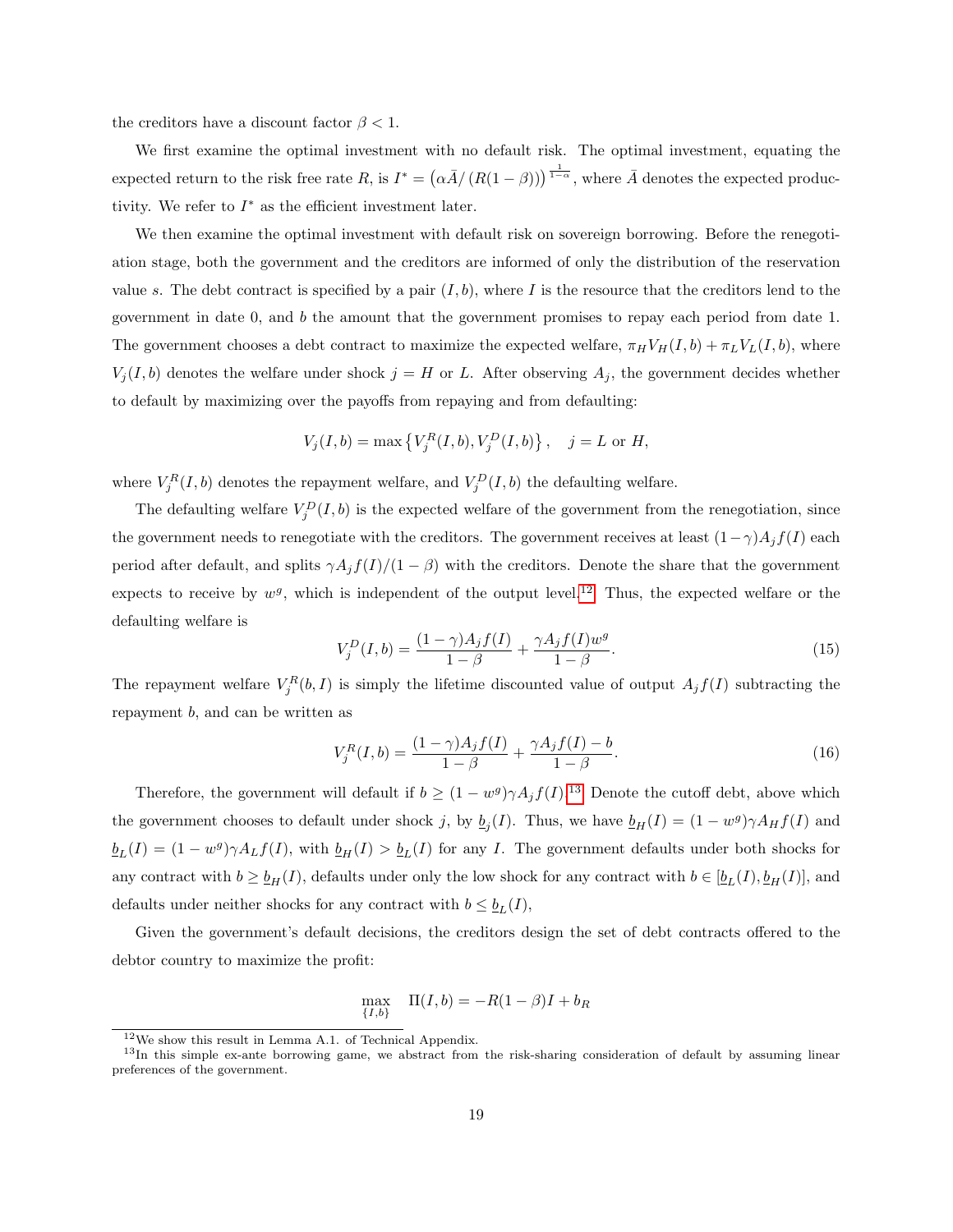subject to

$$
b_R = \begin{cases} b & \text{if } b \le b_L(I) \\ \pi_H b + \pi_L \gamma w^c A_L f(I) & \text{if } b_L(I) < b \le b_H(I) \\ \gamma w^c \bar{A} f(I) w^c & \text{if } b > b_H(I) \end{cases}
$$
(17)

where  $w^c$  is the share of  $\gamma A_j f(I)/(1-\beta)$  that the creditors expect to obtain from the renegotiation. For  $b \in$  $[\underline{b}_L(I), \underline{b}_H(I)]$ , the implicit risk premium depends on the renegotiation outcomes, specifically, the creditors' share of the expected payoff  $w^c$ . When  $w^c$  increases, i.e., when the creditors expect to obtain a larger share in the renegotiation, the risk premium goes down, and vice versa. We assume that the creditors face the Bertrand competition, and the expected profit  $\Pi(I, b)$  is driven to zero in equilibrium for any contract  $(I, b)$ .

Let  $I_1$  be the highest investment level such that the government will not default under either shock.  $I_1$ is thus the solution to  $R(1 - \beta)I = \underline{b}_L(I)$ , i.e.,

$$
\bar{I}_1 = \left(\frac{\gamma A_L (1 - w^g)}{R(1 - \beta)}\right)^{\frac{1}{1 - \alpha}}.
$$

Let  $\bar{I}_2$  be the highest investment level such that the government will not default under both shocks,  $\bar{I}_2$ satisfies

$$
\bar{I}_2 = \left(\frac{\gamma \pi_H A_H (1 - w^g) + \gamma \pi_L A_L w^c}{R(1 - \beta)}\right)^{\frac{1}{1 - \alpha}}.
$$

Assume  $A_L \leq \pi_H A_H$ . It is easy to show that  $I_2 \geq I_1$ .

We now characterize the equilibrium contracts. The contracts  $(I, b)$  offered are given by,

<span id="page-21-0"></span>
$$
b = \begin{cases} R(1-\beta)I & \text{if } I \leq \bar{I}_1 \\ (R(1-\beta)I - \pi_L \gamma w^c A_L f(I))/\pi_H & \text{if } \bar{I}_1 < I \leq \bar{I}_2 \end{cases} \tag{18}
$$

Note that the creditors never offer a contract that the government will default under both shocks. This is because such contracts generate negative profits. For any contract with  $I > I_2$ , it costs the creditors  $R(1 - \beta)I$  but only generates  $\gamma w^c \bar{A} f(I)$ , which is smaller than the cost.

#### 5.2 Optimal Investment and Borrowing

We now analyze the optimal investment and borrowing with default risk. Given the set of the available debt contracts, the government solves the following problem:

$$
\max_{b,I} \quad \pi_H V_H(I,b) + \pi_L V_L(I,b)
$$

subject to equation [\(18\)](#page-21-0). We are interested in the case when the government borrows to the level that he will default only under the low shock.<sup>[14](#page-21-1)</sup> In this case, the optimal investment, denoted by  $I^d$ , is given by

$$
I^d = \begin{cases} \left[ \alpha(\bar{A} - \gamma \pi_L A_L (1 - w^c - w^g)) / (R(1 - \beta)) \right]^{\frac{1}{1 - \alpha}} & \text{if } \alpha \le \gamma (1 - w^g) \\ \left[ \gamma(\pi_H A_H (1 - w^g) + \pi_L A_L w^c) / (R(1 - \beta)) \right]^{\frac{1}{1 - \alpha}} & \text{if } \alpha > \gamma (1 - w^g) \end{cases} \tag{19}
$$

<span id="page-21-1"></span><sup>14</sup>The condition needed is  $\gamma(1-w^g)A_L \leq \alpha \bar{A} \leq \gamma(1-w^g)\bar{A} - \eta_1$ , where  $\eta_1 = (1-\alpha)\gamma(1-w^c-w^g)\pi_L A_L \geq 0$ .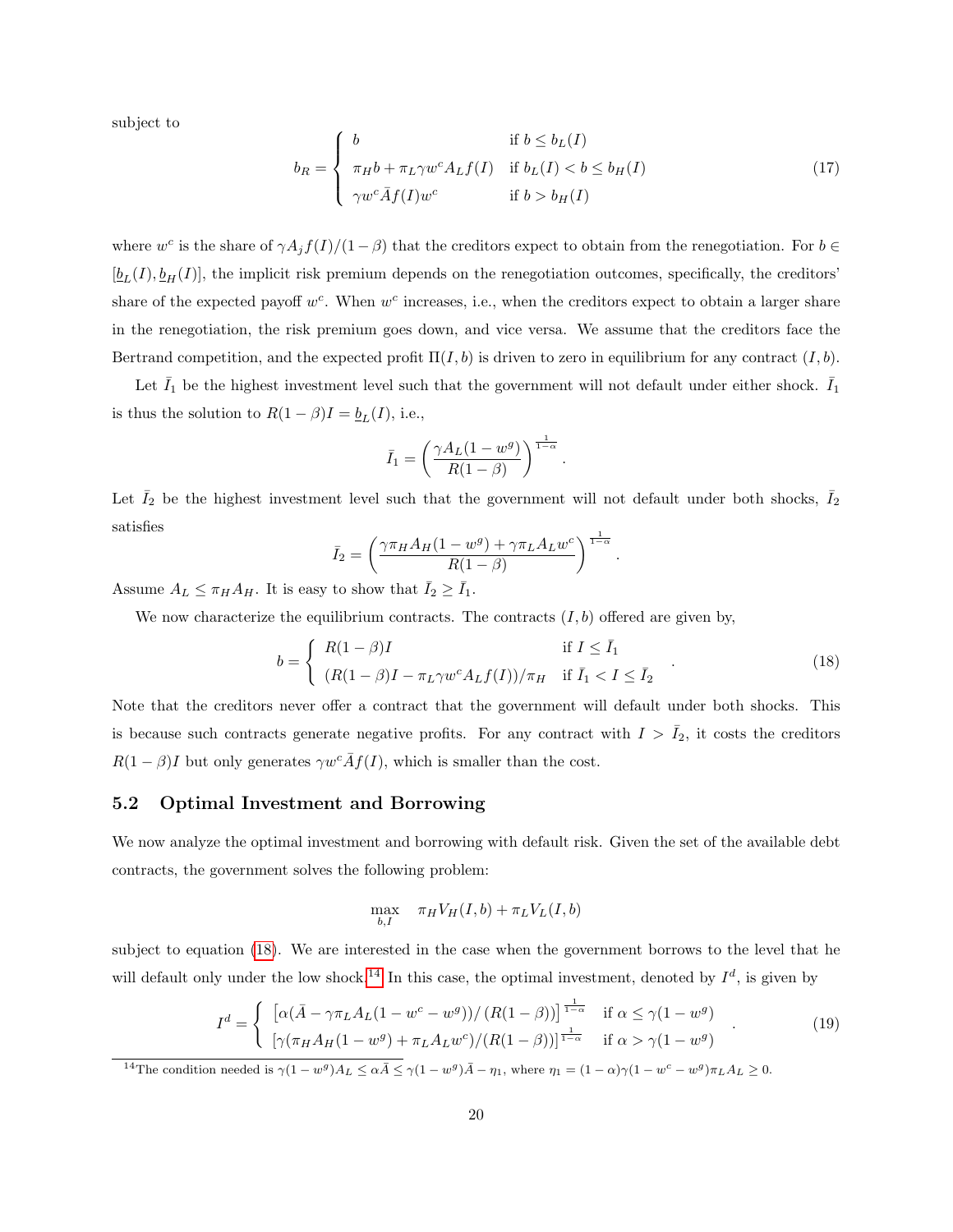The optimal investment with default risk  $I^d$  depends on the renegotiation outcomes  $w^c$  and  $w^g$ . Consider the first sub-case where  $\alpha \leq \gamma (1 - w^g)$ . The optimal investment  $I^d$  depends only on the sum of  $w^c$  and  $w^g$ . When there are no equilibrium delays in reaching agreements, there is no loss in the total surplus, i.e., the sum of  $w^c$  and  $w^g$  is one. As a result, the optimal investment with default risk  $I^d$  is the same as the efficient investment without default risk  $I^*$ . When there are equilibrium delays, however, the sum of  $w^c$  and  $w^g$  is less than one. Consequently, the optimal investment  $I^d$  is lower than the efficient investment  $I^*$ .

For the sub-case where  $\gamma(1-w^g) < \alpha$ , the optimal investment  $I^d$  depends on the split of the total surplus between the government and the creditors. In particular,  $I^d$  increases with the share of the creditors  $w^c$ , but decreases with the share of the government  $w<sup>g</sup>$ . Moreover, the optimal investment is alway lower than the efficient investment  $I^*$ .

The quantitative analysis in the previous section shows that the sum of the total renegotiation surplus increases when the country switches the form of financing from bank loans to bonds. At the same time, the share of the government  $w^g$  increases, but the share of the creditors  $w^c$  decreases. If this comparative analysis falls into the first sub-case, the optimal investment  $I^d$  is higher for bond financing than for bank loan financing. Moreover, the bond financing might help the government achieve the efficient investment level  $I^*$ . If this comparative analysis falls into the second sub-case, the optimal investment  $I^d$  is lower for bond financing than for bank loan financing.

# 6 Conclusion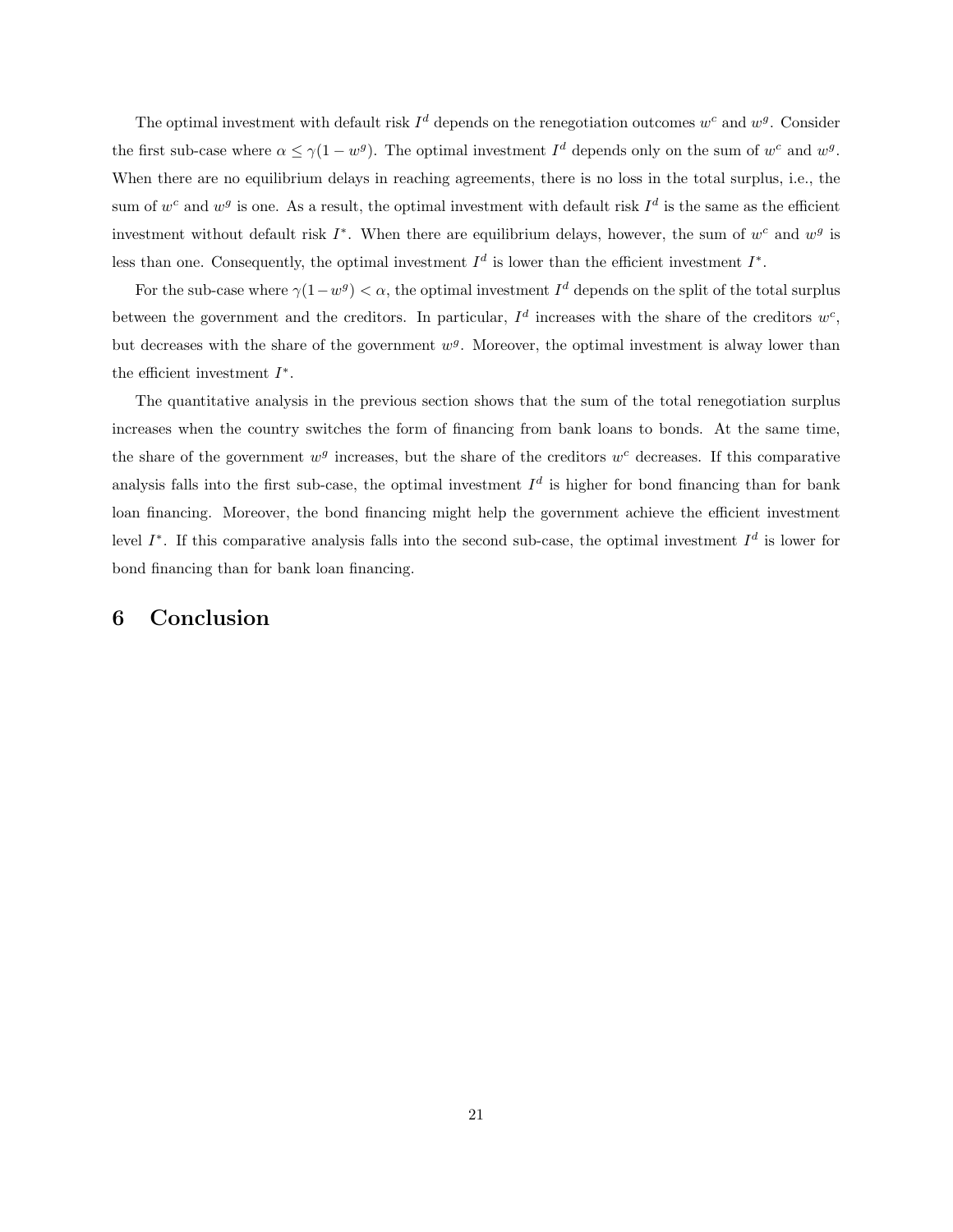# References

- <span id="page-23-12"></span>Ausubel, Lawrence M., Peter Cramton, and Raymond J. Deneckere, "Bargaining with Incomplete Information," in Robert J. Aumann and Sergiu Hart, eds., Handbook of Game Theory, Vol. 3, Armsterdam: Elsevier, 2002.
- <span id="page-23-6"></span>Benjamin, David and Mark L. J. Wright, "Recovery Before Redemption? A Theory of Delays in Sovereign Debt Renegotiations," UCLA Working Paper, 2008.
- <span id="page-23-7"></span>Bi, Ran, ""Beneficial" Delays in Debt Restructuring Negotiations," IMF Working Paper WP/08/38, 2008.
- <span id="page-23-10"></span>Bolton, Patrick and Olivier Jeanne, "Structuring and Restructuring Sovereign Debt: The Role of a Bankruptcy Regime," Journal of Political Economy, 2007, 115 (6), 901–24.
- <span id="page-23-2"></span>Bulow, Jeremy and Kenneth Rogoff, "A Constant Recontracting Model of Sovereign Debt," Journal of Political Economy, 1989, 97 (1), 155–178.
- <span id="page-23-3"></span>Fernandez, Raquel and Robert W. Rosenthal, "Strategic Models of Sovereign-Debt Renegotiations," Review of Economic Studies, 1990, 57 (3), 331–349.
- <span id="page-23-0"></span>Fudenberg, Drew, David Levine, and Jean Tirole, "Infinite-Horizon Models of Bargaining with One-Sided Incomplete Information," in Alvin E. Roth, ed., *Game-Theoretic Models of Bargaining*, Cambridge University Press, 1985, chapter 5, pp. 73–98.
- <span id="page-23-1"></span>Grossman, Sanford J. and Joseph E. Stiglitz, "Information and Competitive Price Systems," American Economic Review, 1976, 66 (2), 264–253.
- <span id="page-23-9"></span>Haldane, Andrew G., Adrian Penalver, Victoria Saporta, and Hyun Song Shin, "Analytics of Sovereign Debt Restructuring," Journal of International Economics, 2005, 65, 315–333.
- <span id="page-23-4"></span>Kletzer, Knenneth M., "Sovereign Bond Restructuring: Collective Action Clauses and Official Crisis Intervention," IMF Working Paper WP/03/134, 2003.
- <span id="page-23-8"></span>Pitchford, Rohan and Mark L. J. Wright, "Restructuring the Sovereign Debt Restructuring Mechanism," UCLA Working Paper, 2007.
- <span id="page-23-11"></span>Rieffel, Alexis, Restructuring sovereign debt : the case for ad hoc machinery, Brookings Institution Press, 2003.
- <span id="page-23-5"></span>Yue, Vivan Z., "Sovereign Default and Debt Renegotiation," NYU working paper, 2006.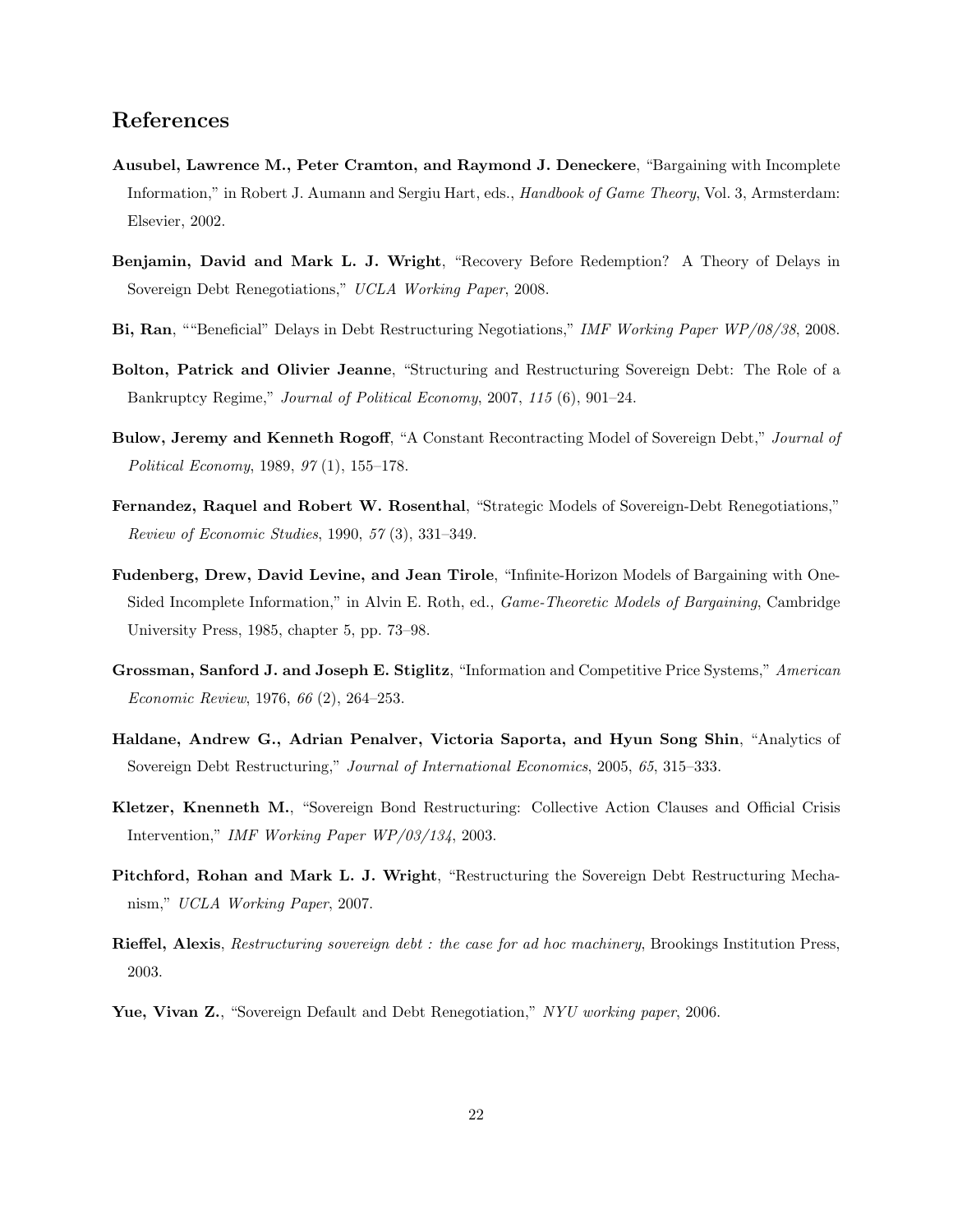## Data Appendix

## Debt Composition

World Bank's Global Development Finance database reports the outstanding stock of privately held public or publicly guaranteed debt (PPG) for the developing countries. The PPG debt is classified into three groups by the type of creditors: bonds, commercial bank loans, and other private creditors. All series are in U.S. dollars. The sum of bank loans and bonds accounts for majority of the privately held PPG debt. The share of the PPG debt held by other private creditors is relatively small. In Figure 1, we plot the percentage of bank loans and bonds as the privately held PPG debt over 1975-2007.

## Duration of Sovereign Debt Renegotiation

[Benjamin and Wright](#page-23-6) [\(2008\)](#page-23-6) collects the starting date, the ending date, and the negotiation length for 90 episodes of sovereign debt restructuring. Nonetheless, there is no information about the form of sovereign debt in their report. We supplement the form of sovereign debt for each debt restructuring using Standard & Poor's (2004). Among the 90 episodes reported by Benjamin and Wright, 68 episodes are in the form of bank loans, and 15 episodes are in the form of bonds. We ignore 7 episodes which are domestic debt. We summarize the duration of bank loan and bond renegotiations in the tables below separately.

| Country     | Default | Default | Length  | Country    | Default | Default | Length  |
|-------------|---------|---------|---------|------------|---------|---------|---------|
|             | start   | end     | (years) |            | start   | end     | (years) |
| Argentina   | 2001    | 2005    | 3.6     | Paraguay   | 2003    | 2004    | 1.4     |
| Ecuador     | 1999    | 2000    | $1.7\,$ | Russia.    | 1998    | 2000    | 2.3     |
| Ecuador     | 2000    | 2001    | $1.1\,$ | Ukraine    | 1998    | 2000    | 1.4     |
| Guatemala.  | 1989    | 1989    | 0.0     | Uruguay    | 2003    | 2003    | 0.0     |
| Ivory Coast | 2000    | 2004    | 4.0     | Venezuela  | 1995    | 1997    | 2.0     |
| Moldova     | 1998    | 1998    | 0.0     | Venezuela. | 1998    | 1998    | 0.0     |
| Moldova     | 2002    | 2002    | 0.5     | Venezuela. | 2005    | 2005    | 0.1     |
| Nigeria     | 2002    | 2002    | 0.0     |            |         |         |         |

Table 4: Duration of Sovereign Debt Renegotiation, Bond Loans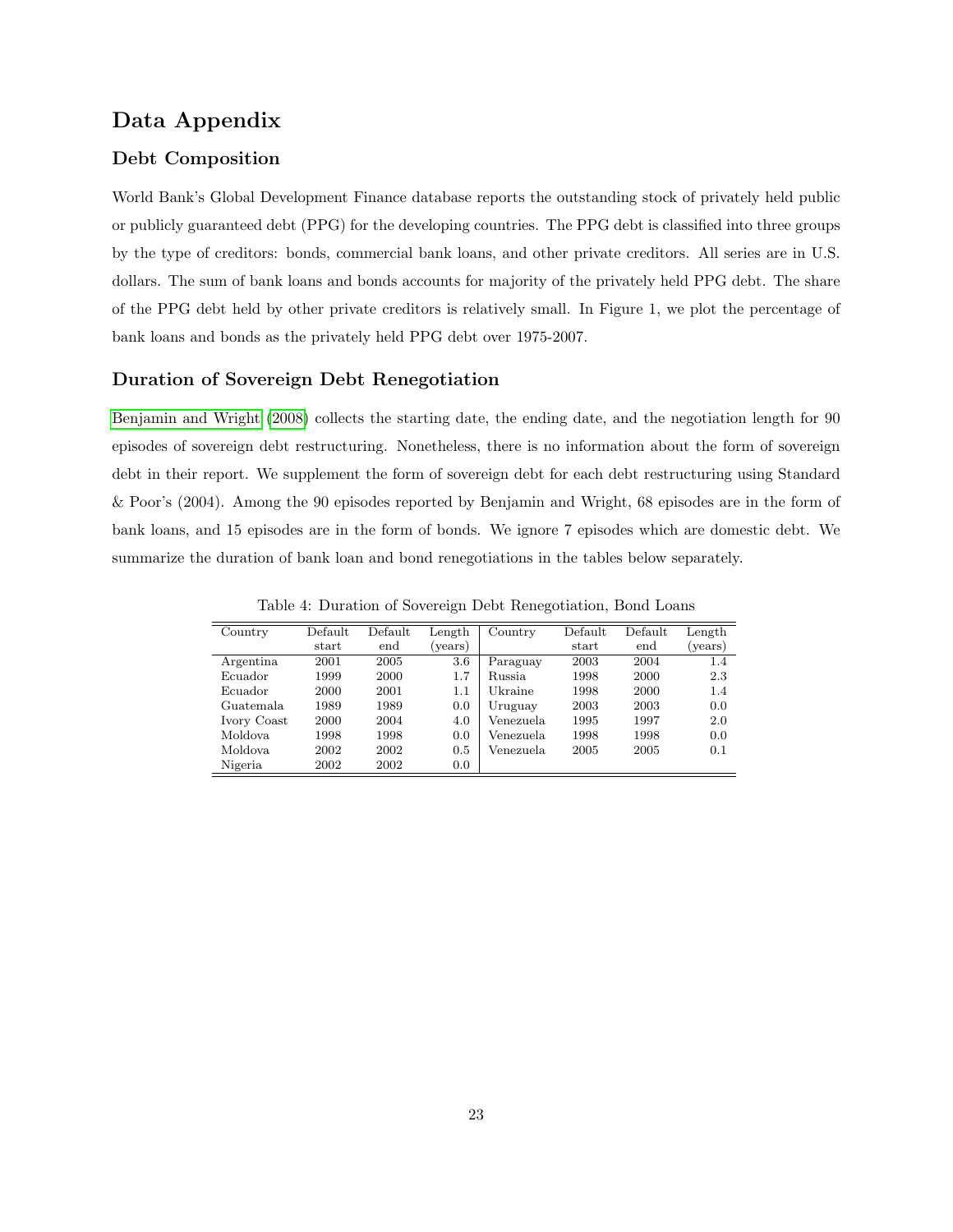| Country                  | Default | Default | Length  | Country                | Default | Default | Length  |
|--------------------------|---------|---------|---------|------------------------|---------|---------|---------|
|                          | start   | end     | (vears) |                        | start   | end     | (years) |
| Albania                  | 1991    | 1995    | 4.6     | Mauritania             | 1992    | 1996    | 4.7     |
| Algeria                  | 1991    | 1996    | 5.2     | Mexico                 | 1982    | 1990    | 7.9     |
| Angola                   | 1985    | 2004    | 19.0    | Morocco                | 1986    | 1990    | 4.6     |
| Argentina                | 1980    | 1990    | 11.2    | Mozambique             | 1983    | 1992    | 10.0    |
| Bolivia                  | 1980    | 1993    | 12.4    | Myanmar                | 1997    | 2003    | 6.0     |
| <b>Brazil</b>            | 1983    | 1994    | 11.2    | Nicaragua              | 1979    | 2003    | 24.0    |
| Bulgaria                 | 1990    | 1994    | 4.3     | Niger                  | 1983    | 1991    | 7.9     |
| Burkina Faso             | 1983    | 1996    | 13.0    | Nigeria                | 1982    | 1992    | 10.4    |
| Cameroon                 | 1985    | 2003    | 18.0    | Pakistan               | 1998    | 1999    | 1.6     |
| Cape Verde               | 1981    | 1996    | 15.7    | Panama                 | 1983    | 1996    | 12.7    |
| Central African Republic | 1983    | 2004    | 21.0    | Paraguay               | 1986    | 1993    | 7.6     |
| Chile                    | 1983    | 1990    | 7.4     | Peru                   | 1980    | 1980    | 0.9     |
| Colombia                 | 1985    | 1991    | 5.3     | Peru                   | 1983    | 1997    | 14.4    |
| Costa Rica               | 1983    | 1990    | 6.7     | Philippines            | 1983    | 1992    | 9.6     |
| Croatia                  | 1992    | 1996    | 4.0     | Poland                 | 1981    | 1994    | 12.9    |
| Dominica                 | 2003    | 2004    | 1.0     | Romania                | 1981    | 1983    | 1.5     |
| Dominican Republic       | 1983    | 1994    | 10.9    | Russia                 | 1991    | 1997    | 6.0     |
| Ecuador                  | 1982    | 1995    | 12.3    | Sao Tome and Principle | 1987    | 1994    | 7.7     |
| Ethiopia                 | 1991    | 1999    | 8.1     | Senegal                | 1990    | 1990    | 0.7     |
| Gabon                    | 1986    | 1994    | 7.4     | Senegal                | 1992    | 1996    | 5.0     |
| Gabon                    | 1999    | 2004    | 4.7     | Serbia and Montenegro  | 1992    | 2004    | 12.0    |
| Gambia                   | 1986    | 1990    | 4.2     | Seychelles             | 2000    | 2002    | 2.0     |
| Guinea                   | 1986    | 1988    | 2.3     | Sierra Leone           | 1986    | 1995    | 9.7     |
| Guinea                   | 1991    | 1998    | 8.0     | South Africa           | 1993    | 1993    | 0.7     |
| GuineaBissau             | 1983    | 1996    | 13.0    | Tanzania               | 1984    | 2004    | 20.3    |
| Guyana                   | 1982    | 2004    | 21.5    | Togo                   | 1991    | 1997    | 7.0     |
| Haiti                    | 1982    | 1994    | 12.0    | Trinidad and Tobago    | 1988    | 1989    | 2.0     |
| Honduras                 | 1981    | 2004    | 23.0    | Uganda                 | 1980    | 1993    | 13.2    |
| Ivory Coast              | 1983    | 1998    | 15.2    | Uruguay                | 1990    | 1991    | 1.1     |
| Jamaica                  | 1987    | 1993    | 6.1     | Venezuela              | 1990    | 1990    | 1.0     |
| Jordan                   | 1989    | 1993    | 4.1     | Vietnam                | 1985    | 1998    | 14.0    |
| Kenya                    | 1994    | 2004    | 10.0    | Yemen                  | 1985    | 2001    | 16.5    |
| Macedonia                | 1992    | 1997    | $5.2\,$ | Zambia                 | 1983    | 1994    | 10.5    |
| Madagascar               | 1981    | 2002    | 20.1    | Zimbabwe               | 2000    | 2004    | 4.0     |

<span id="page-25-0"></span>Table 5: Duration of Sovereign Debt Renegotiation, Bank Loans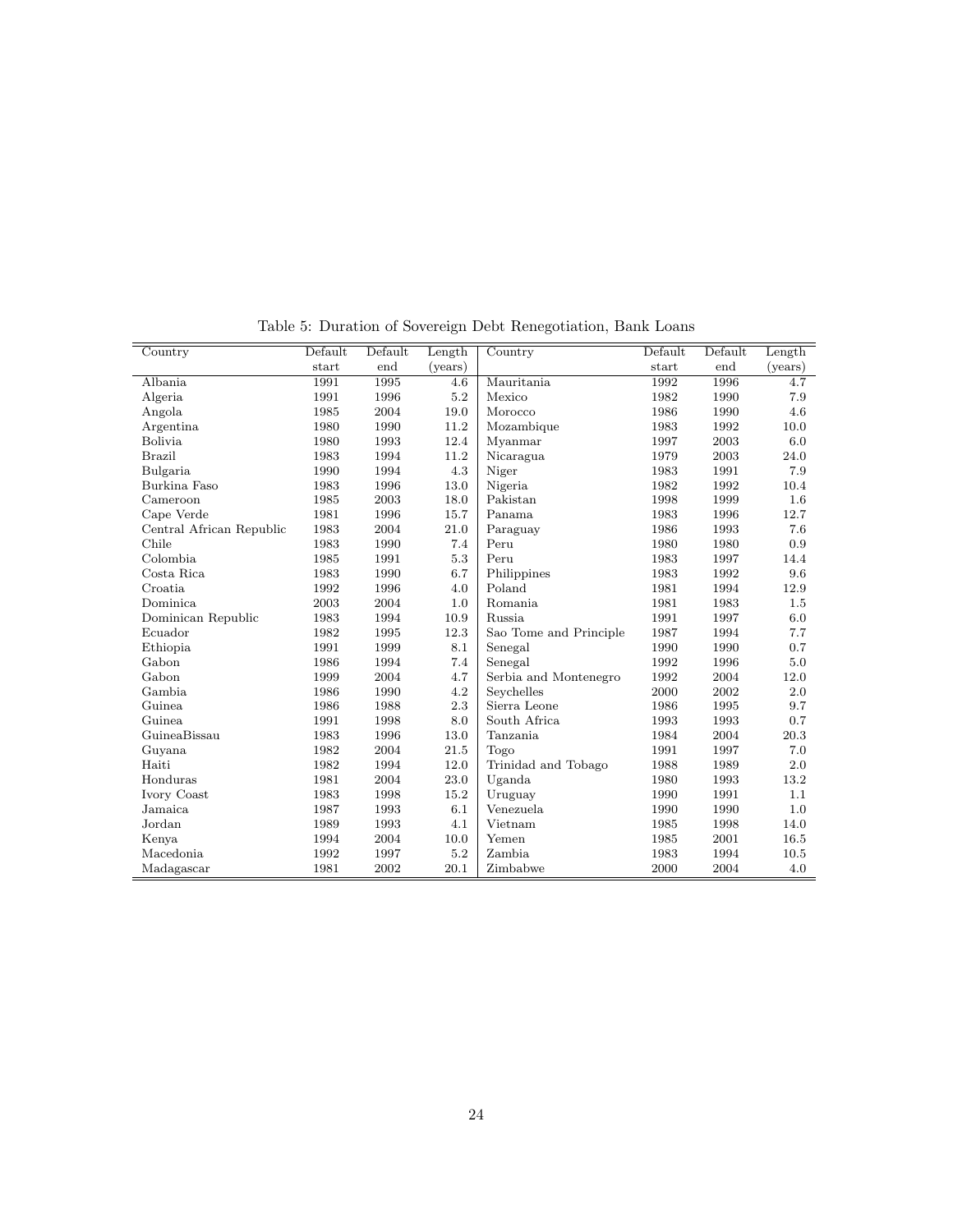## Technical Appendix

## Proof of Proposition 2

To prove Proposition 2, we establish two lemmas. Lemma A.1 shows that the belief, the strategy and the welfare of the government have the homogeneity property. Lemma A.2 demonstrates that the cutoff belief is a linear function of  $s_h$ . For conveniency of the proofs, we write the welfare and the optimal strategy of the government as functions of  $(1 - s; 1 - s_h)$  instead of  $(s; s_h)$ , and the belief as a function of  $(1 - b; 1 - s_h)$ .

**Lemma A.1.** Government's welfare  $V_t$ , optimal strategy  $B_t$ , and belief function  $S_{t+1}$  have the homogeneity property. Specifically, for any  $\lambda \in (0, 1/(1 - s_h)),$ 

<span id="page-26-0"></span>
$$
V_t (\lambda (1 - s); \lambda (1 - s_h)) = \lambda V_t (1 - s; 1 - s_h)
$$
\n(20)

<span id="page-26-1"></span>
$$
1 - B_t(\lambda(1 - s); \lambda(1 - s_h))/(\gamma y) = \lambda [1 - B_t(1 - s; 1 - s_h)/(\gamma y)] \tag{21}
$$

<span id="page-26-2"></span>
$$
1 - \underline{S}_{t+1}(\lambda(1-b); \lambda(1-s_h)) = \lambda \left[ 1 - \underline{S}_{t+1} (1-b; 1-s_h) \right]. \tag{22}
$$

**Proof:** We prove the homogeneity by induction. We first show that the homogeneity holds for the last two periods,  $t = T$  and  $T - 1$ . We then prove the homogeneity holds for period n, assuming that it holds for period  $n + 1$ , for any  $n \leq T - 1$ .

For the simplicity of the proofs, we normalize the government welfare  $V_t$  to  $\tilde{V}_t$ , where

$$
\tilde{V}_t(1-s; 1-s_h) = V_t(1-s; 1-s_h)/(\gamma y).
$$

Thus, the government solves the following problem:

$$
\tilde{V}_t(1-s;1-s_h) = \max_b \frac{S_{t+1}(b)-s}{s_h-s} \left(1-b\right) + \frac{s_h - S_{t+1}(b)}{s_h-s} \beta \tilde{V}_{t+1} \left(1 - S_{t+1}(b);1-s_h\right). \tag{23}
$$

The optimal strategy  $B_t$  is normalized to  $\tilde{B}_t$  accordingly:

$$
\tilde{B}_t(1-s; 1-s_h) = B_t(1-s; 1-s_h)/(\gamma y).
$$

Thus, to prove equation [\(20\)](#page-26-0) and [\(21\)](#page-26-1) is equivalent to prove the following two equations, for any  $\lambda \in$  $(0, 1/(1 - s_h)),$ 

<span id="page-26-3"></span>
$$
\tilde{V}_t(\lambda(1-s); \lambda(1-s_h)) = \lambda \tilde{V}_t(1-s; 1-s_h)
$$
\n(24)

<span id="page-26-4"></span>
$$
1 - \tilde{B}_t(\lambda(1 - s); \lambda(1 - s_h)) = \lambda \left[ 1 - \tilde{B}_t (1 - s; 1 - s_h) \right].
$$
 (25)

In period T, the governmet's strategy is  $\tilde{B}_T(1-s; 1-s_h) = s_h$ , and his welfare is given by  $\tilde{V}_T(1-s; 1-s_h) =$  $1 - s_h$ . If the bank rejects proposal b at period  $T - 1$ , the government updates his belief according to  $1 - \underline{S}_T(1 - b; 1 - s_h) = [(1 - b) - \beta(1 - s_h)]/(1 - \beta)$ . Hence, equation [\(22\)](#page-26-2), [\(24\)](#page-26-3) and [\(25\)](#page-26-4) are satisfied, i.e., the homogeneity holds for period T.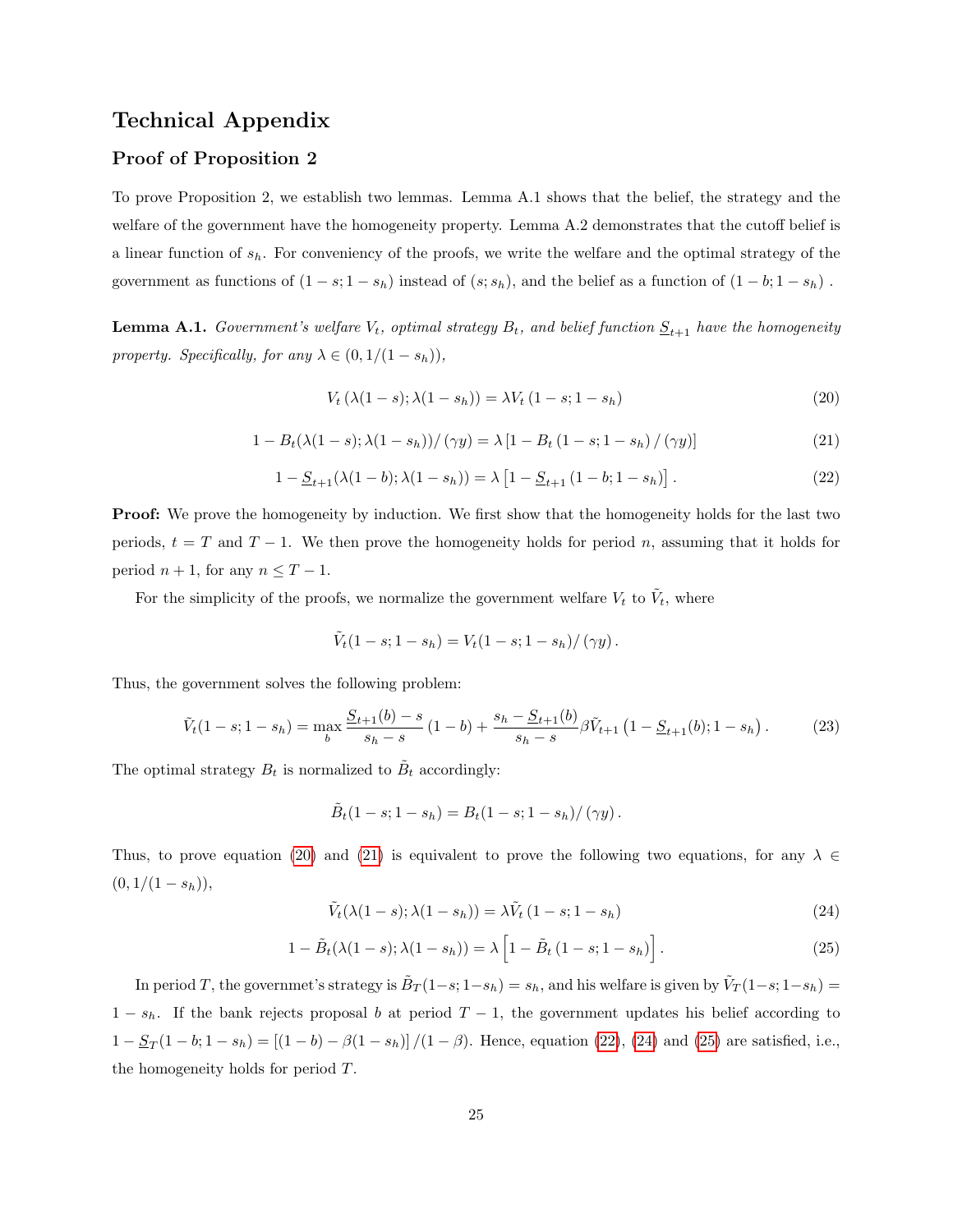Given the optimal strategy and the belief in period T, we solve the problem in period  $T-1$ . The solutions for  $\tilde{V}_{T-1}$ ,  $\tilde{B}_{T-1}$  and  $\underline{S}_{T-1}$  are as follows:

$$
\tilde{V}_{T-1}(1-s; 1-s_h) = \begin{cases}\n1-s_h & \text{if } 1-s \le 2(1-s_h) \\
\frac{(1-\beta)(1-s)^2 + 4\beta(1-s_h)(1-s) - 4\beta(1-s_h)^2}{4(1-s) - 4(1-s_h)} & \text{if } 2(1-s_h) < 1-s \le 4(1-s_h) \\
\frac{(2-\beta)(1-s_h)(1-s) - (4-3\beta)(1-s_h)^2}{(1-s) - (1-s_h)} & \text{if } 1-s > 4(1-s_h)\n\end{cases}
$$

$$
1 - \tilde{B}_{T-1}(1-s; 1-s_h) = \begin{cases} 1-s_h & \text{if } 1-s \le 2(1-s_h) \\ (1-\beta)(1-s)/2 + \beta(1-s_h) & \text{if } 2(1-s_h) < 1-s \le 4(1-s_h) \\ (2-\beta)(1-s_h) & \text{if } 1-s > 4(1-s_h) \end{cases}
$$

$$
1 - \underline{S}_{T-1}(1 - b; 1 - s_h) = \begin{cases} \frac{1}{1 - \beta} \left( (1 - b) - \beta (1 - s_h) \right) & \text{if } 1 - b \le (2 - \beta)(1 - s_h) \\ \frac{2}{(1 - \beta)(2 + \beta)} \left( (1 - b) - \beta^2 (1 - s_h) \right) & \text{if } (2 - \beta)(1 - s_h) < 1 - b \le 1 - \bar{b}_T \end{cases}
$$

where  $1 - \bar{b}_T = (4 - 2\beta - \beta^2)(1 - s_h)$ . Clearly, the homogeneity holds for period  $T - 1$ .

We now assume that equation [\(22\)](#page-26-2), [\(24\)](#page-26-3), and [\(25\)](#page-26-4) hold for period  $n + 1$ , and prove that they also hold for period *n*. Define the probability function  $\Lambda_n$  as follows:

$$
\Lambda_n(1-s,1-b;1-s_h) = \frac{(1-s) - (1 - \underline{S}_{n+1}((1-b);(1-s_h)))}{(1-s) - (1-s_h)}.
$$

Clearly,  $\Lambda_n$  is homogenous of degree zero in its arguments given the homogeneity property of  $S_{n+1}$ . Using the homogeneity of  $\tilde{V}_{n+1}$  and  $\Lambda_n$ , we rewrite  $\tilde{V}_n$  as, for any  $\lambda \in (0, 1/(1 - s_h)),$ 

$$
\tilde{V}_n(1-s; 1-s_h) = (1/\lambda) \max_{1-\tilde{b}} \{ \Lambda_n(1-\tilde{s}, 1-\tilde{b}; 1-\tilde{s}_h)(1-\tilde{b}) + (1-\Lambda_n(1-\tilde{s}, 1-\tilde{b}; 1-\tilde{s}_h))\beta \tilde{V}_{n+1}(1-\underline{S}_{n+1}(1-\tilde{b}; 1-\tilde{s}_h); 1-\tilde{s}_h) \},
$$

where  $1 - \tilde{s}_h \equiv \lambda(1 - s_h)$ ,  $1 - \tilde{s} \equiv \lambda(1 - s)$ , and  $1 - \tilde{b} \equiv \lambda(1 - b)$ . Therefore, we have

$$
\tilde{V}_n(1-s; 1-s_h) = (1/\lambda)\tilde{V}_n(\lambda(1-s); \lambda(1-s_h)),
$$

which gives equation [\(24\)](#page-26-3). The homogeneity of the optimal strategy  $\tilde{B}_n$  and the belief function  $\underline{S}_n$  easily follows. Q.E.D.

**Lemma A.2.** In any period n, the cutoff belief  $\hat{s}_n$  is a linear function of  $s_h$  with a slope depending on the discount factor  $\beta$ , i.e.

$$
1 - \hat{s}_n = g_n(\beta)(1 - s_h), \text{ with } g_n(\beta) > 1. \tag{26}
$$

**Proof:** Under the belief  $\hat{s}_n$ , the government is indifferent between ending the game in period n or period  $n+1$ . That is,  $\tilde{V}_n(1-\hat{s}_n; 1-s_h) = \tilde{V}_{n+1}(1-\hat{s}_n; 1-s_h)$ . According to the homogeneity of  $\tilde{V}_n$  and  $\tilde{V}_{n+1}$ , we have

$$
\tilde{V}_n\left(1; \frac{1-s_h}{1-\hat{s}_n}\right) = \tilde{V}_{n+1}\left(1; \frac{1-s_h}{1-\hat{s}_n}\right).
$$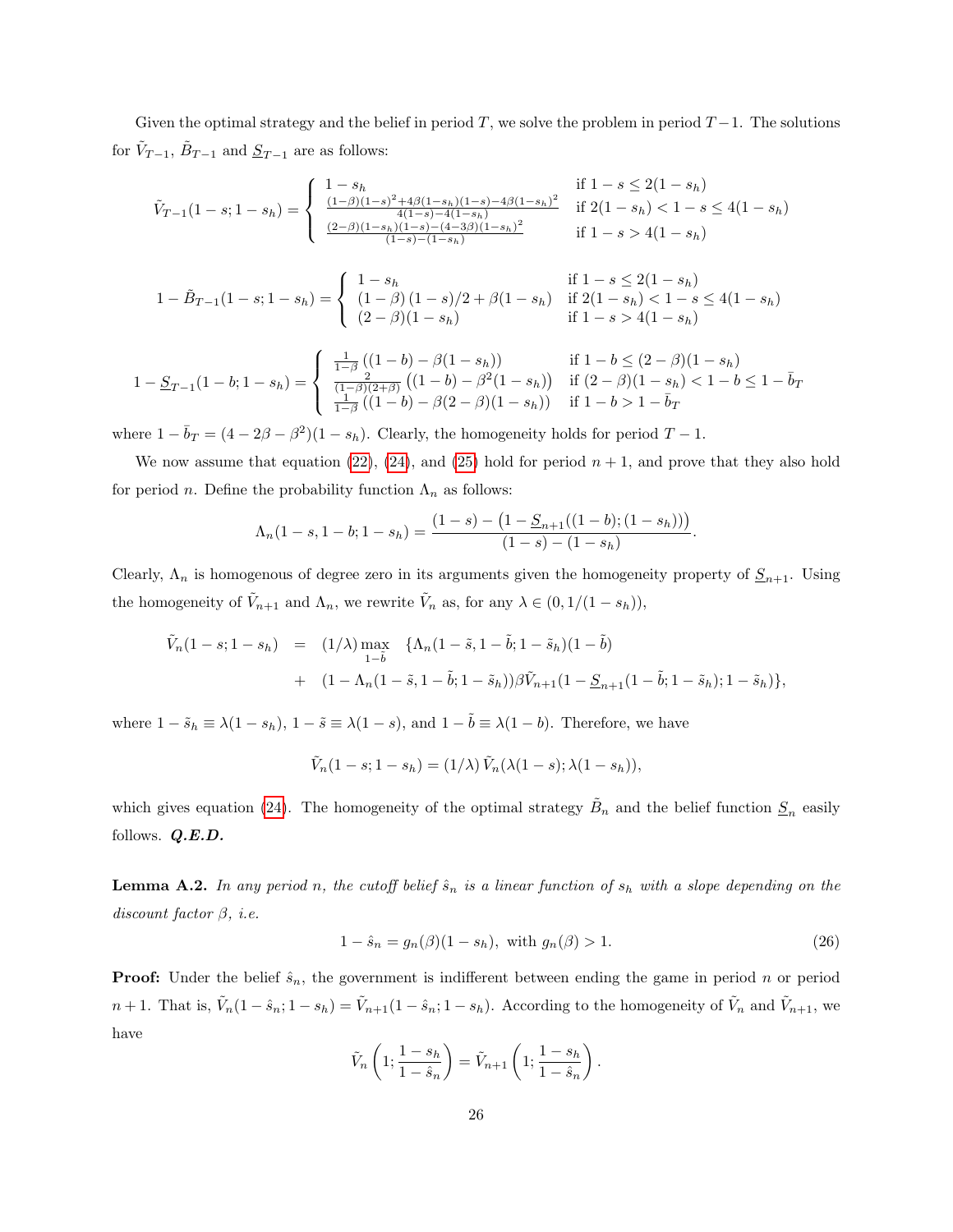This implies that the ratio of  $(1 - s_h)$  and  $(1 - \hat{s}_n)$  only depends on the underlying parameter  $\beta$ . We summarize this result with  $1 - \hat{s}_n = g_n(\beta)(1 - s_h)$ , and clearly  $g_n(\beta) > 1$ . Q.E.D.

Proof of Proposition 2: We need to prove that the maximum negotiation length increases with the degree of information friction  $\Psi$ . Let's consider two intervals  $[s_l^1, s_h^1]$  with  $\Psi^1$  and  $[s_l^2, s_h^2]$  with  $\Psi^2$ . Assume  $\Psi^1 \leq \Psi^2$ . To compare the maximum renegotiation length, we normalize the interval  $[s_l^1, s_h^1]$  to  $[\tilde{s}_l^1, s_h^2]$  with  $1 - \tilde{s}_l^1 = (1 - s_h^2)(1 - s_l^1)/(1 - s_h^1)$ . According to the homogeneity properties in Lemma A.1 and Lemma A.2, interval  $[s_l^1, s_h^1]$  and interval  $[\tilde{s}_l^1, s_h^2]$  have the same maximum renegotiation length. It is easy to see that  $\tilde{s}_l^1 \geq s_l^2$  since  $\Psi^1 \leq \Psi^2$ , the maximum renegotiation length is shorter under interval  $[\tilde{s}_l^1, s_h^2]$  than under interval  $[s_l^2, s_h^2]$ . Thus, the maximum negotiation length is shorter under  $[s_l^1, s_h^1]$  than under  $[s_l^2, s_h^2]$ . Q.E.D.

## Proof of Proposition 3:

We need to prove the uniqueness of the monotonic perfect Bayesian equilibrium. We start by establishing the monotonicity of the creditors' welfare in Lemma A.3.

**Lemma A.3.** Given the prior that s is uniformly distributed on  $[s_l, s_h]$ , the creditors' welfare increases with the realization of the reservation value s.

**Proof:** For a given prior  $[s_l, s_h]$ , the welfare of the creditors of reservation s is defined as,

$$
W^{N}(s) = \sum_{t=1}^{T(s)-1} \beta^{t-1} s + \beta^{T(s)-1} \frac{b_{T(s)}}{1-\beta},
$$
\n(27)

where  $T(s)$  denotes the period in which the creditors with reservation s accept the offer, given by

$$
T(s) = \min\{t : s \le c_{t+1}\},\
$$

where  $c_{t+1}$  is the equilibrium belief of the government when his optimal proposal is rejected at period t.

For any  $s_1$  and  $s_2$  such that  $s_1 < s_2$  and  $T(s_1) = T(s_2)$ , clearly  $W^N(s_1) \le W^N(s_2)$ . For any  $s_1$  and  $s_2$ such that  $s_1 < s_2$  and  $T(s_1) = T(s_2) - 1$ , the difference between  $W^N(s_2)$  and  $W^N(s_2)$  is

<span id="page-28-0"></span>
$$
W^{N}(s_2) - W^{N}(s_1) = \sum_{t=1}^{T(s_1)-1} \beta^{t-1}(s_2 - s_1) + \beta^{T(s_1)-1}s_2 + \beta^{T(s_1)-1}\frac{\beta b_{T(s_1)+1} - b_{T(s_1)}}{1 - \beta}.
$$
 (28)

By the definition of  $c_{T(s_2)}$ , the creditors with reservation  $c_{T(s_2)}$  are indifferent between accepting the period- $T(s_1)$  offer and the period- $T(s_2)$  offer. This implies that

$$
b_{T(s_1)} = (1 - \beta)c_{T(s_2)} + \beta b_{T(s_1) + 1}.
$$

Substituting the above relation into equation [\(28\)](#page-28-0), we show that

$$
W^{N}(s_2) - W^{N}(s_1) = \sum_{t=1}^{T(s_1)-1} \beta^{t-1}(s_2 - s_1) + \beta^{T(s_1)-1}(s_2 - c_{T(s_1)+1}).
$$